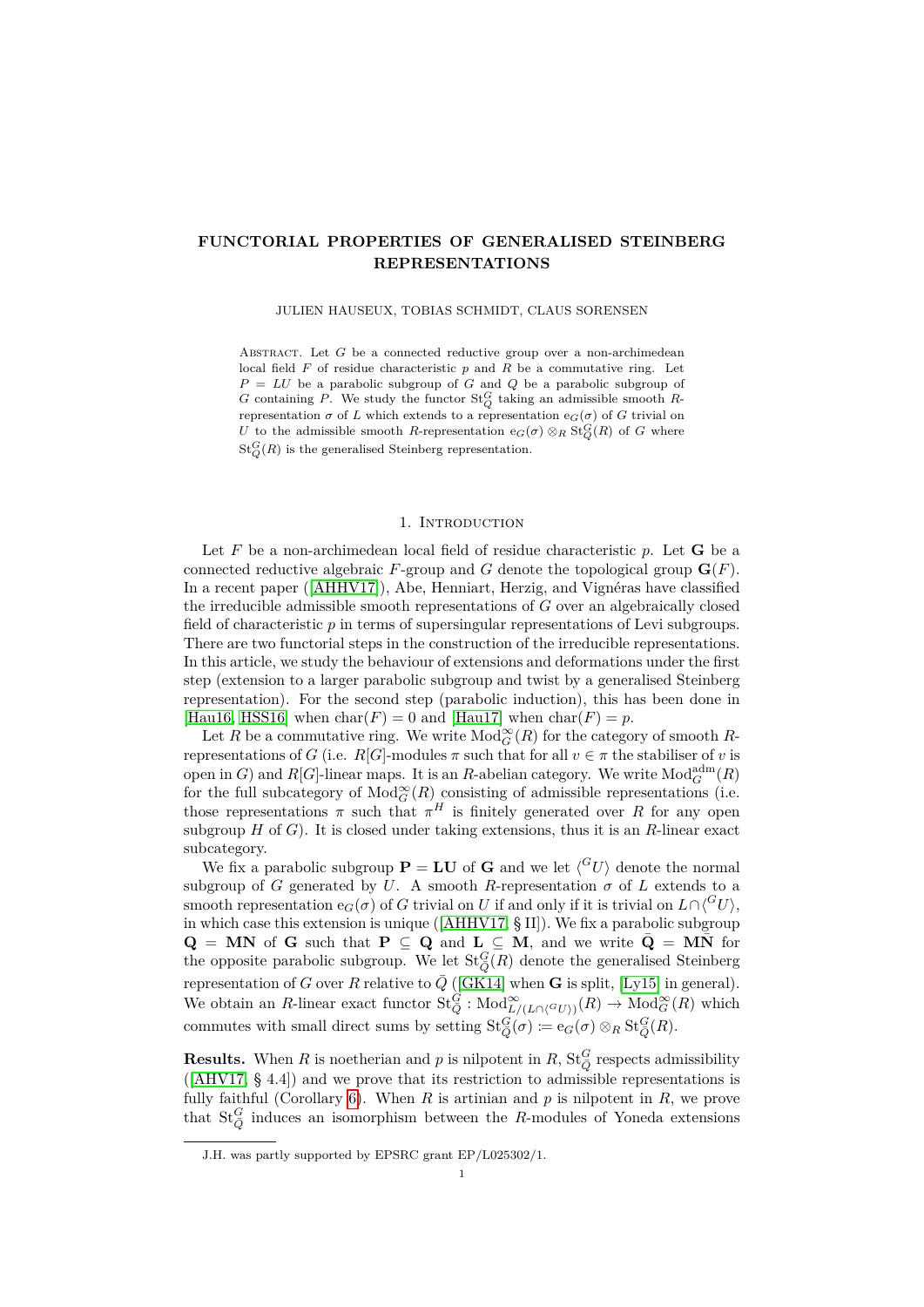(Proposition [9\)](#page-6-0). We also extend the definition of  $St_{\overline{Q}}^G$  to *I*-adically continuous *R*representations where  $I$  is a finitely generated ideal of  $R$ . When  $R/I$  is noetherian and *p* is nilpotent in  $R/I$ ,  $St_Q^G$  respects admissibility and we prove that its restriction to admissible representations is fully faithful (Proposition [10\)](#page-9-0). Finally, we prove that  $St_{\bar{Q}}^G$  induces a bijection between the sets of deformations of admissible smooth mod *p* representations (Propositions [11](#page-9-1) and [13\)](#page-11-0) and we deduce various results on universal deformation rings and universal deformations (Corollaries [12,](#page-11-1) [14,](#page-11-2) and [16\)](#page-12-7).

**Notations.** We keep the notations of the introduction. We fix a minimal parabolic subgroup  $\mathbf{B} \subseteq \mathbf{G}$  contained in  $\mathbf{P}$  and a maximal split torus  $\mathbf{S} \subseteq \mathbf{B}$  contained in **L**. We let *W* (resp. *W***M**) be the Weyl group of  $(G, S)$  (resp.  $(M, S)$ ) and  $\Delta$ (resp.  $\Delta_M$ ) be the set of simple roots of  $(G, B, S)$  (resp.  $(G, M' \cap B, S)$ ). We let  $\mathbf{Z}_{\mathbf{M}}$  denote the centre of **M**. We write  $\text{Mod}_{M}^{\infty, Z_M-\text{l-fin}}(R)$  for the full subcategory of  $Mod_{M}^{\infty}(R)$  consisting of locally  $Z_M$ -finite representations (i.e. those representations *σ* such that for all  $v \in \sigma$ ,  $R[Z_M] \cdot v$  is contained in a finitely generated *R*-module). Given an *R*-module  $\sigma$ , we set  $\sigma_{p-\text{ord}} \coloneqq \bigcap_{n \in \mathbb{N}} p^n \sigma$ .

## 2. Extension from *L* to *G*

We do not make any assumption on *R*. We recall the description of  $\langle G_U \rangle$  as in [\[AHHV17,](#page-12-0) § II]. Let  $\iota$ :  $\mathbf{G}^{\text{sc}} \to \mathbf{G}^{\text{der}} \hookrightarrow \mathbf{G}$  be the simply connected cover of the derived subgroup of **G**. Recall that  $\mathbf{G}^{\text{sc}}$  is the direct product of its almost-simple components. We let  $\beta$  be an indexing set for the isotropic almost-simple components of  $\mathbf{G}^{\text{sc}}$  and for  $b \in \mathcal{B}$  we write  $\widetilde{\mathbf{G}}_b$  for the corresponding component. We let  $\mathcal{B}(\mathbf{P}) \subseteq \mathcal{B}$  denote the subset consisting of those elements *b* such that  $\widetilde{\mathbf{G}}_b \not\subseteq \iota^{-1}(\mathbf{P})$ . By [\[AHHV17,](#page-12-0) II. 5 Proposition], we have  $\langle ^{G}U \rangle = \iota(\prod_{b \in \mathcal{B}(\mathbf{P})} \widetilde{G}_b)$ .

# <span id="page-1-0"></span>**Lemma 1.** The group  $\langle G_U \rangle$  is perfect.

*Proof.* Since images and direct products of perfect groups are perfect, it is enough to prove that  $\tilde{G}_b$  is perfect for all  $b \in \mathcal{B}(\mathbf{P})$ . Let  $b \in \mathcal{B}(\mathbf{P})$ . We write  $\tilde{G}'_b$  for the (normal) subgroup of  $\widetilde{G}_b$  generated by the *F*-points of the unipotent radicals of the parabolic subgroups of  $\tilde{\mathbf{G}}_b$ . Since  $\tilde{\mathbf{G}}_b$  is almost-simple and card $(F) \geq 4$  (indeed *F* is infinite),  $\tilde{G}'_b$  is perfect (cf. [\[Tit64,](#page-13-0) § 3.3]). Since  $\tilde{G}_b$  is almost-simple, simply connected, and isotropic, we have  $\tilde{G}_b = \tilde{G}'_b$  (this is the Knesser–Tits conjecture, proved by Platonov over non-archimedean local fields, cf. [\[PR94,](#page-12-8) Theorem 7.6]). Thus  $\widetilde{G}_b$  is perfect.

Let  $\sigma$  be an *R*-representation of *L*. If  $\sigma$  extends to an *R*-representation of *G* trivial on *U*, then any extension has to be trivial on  $\langle G_U \rangle$ . In particular,  $\sigma$  has to be trivial on  $L \cap \langle^G U \rangle$ . Since  $L \langle^G U \rangle = G$  ([\[AHHV17,](#page-12-0) II. 5 Corollary (iii)]), we deduce the converse: if  $\sigma$  is trivial on  $L \cap \langle G^{\circ} U \rangle$ , then it extends uniquely to an *R*-representation  $e_G(\sigma)$  of *G* trivial on *U*. Moreover,  $e_G(\sigma)$  is smooth, admissible, or irreducible if and only if  $\sigma$  is (see the proof of [\[AHHV17,](#page-12-0) II. 7 Proposition]). Thus we obtain an *R*-linear fully faithful functor

$$
\mathrm{e}_G: \mathrm{Mod}_{L/(L\cap\langle ^GU\rangle)}^{\infty}(R) \rightarrow \mathrm{Mod}_G^{\infty}(R)
$$

which commutes with all small limits and colimits (and in particular the finite ones, so that it is exact) and respects admissibility.

*Example* 2. Assume that **G** is split and  $P = B$  is a Borel subgroup. Then  $L = T$ is a maximal split torus and  $T \cap \langle {}^G U \rangle = \langle \text{im } \alpha^\vee \rangle_{\alpha \in \Delta}$  where  $\Delta$  is the set of simple roots of  $(G, B, T)$ . Moreover,  $T/(T \cap ({}^G U)) \simeq G^{ab}$  by [\[Abe13,](#page-12-9) Lemma 3.2].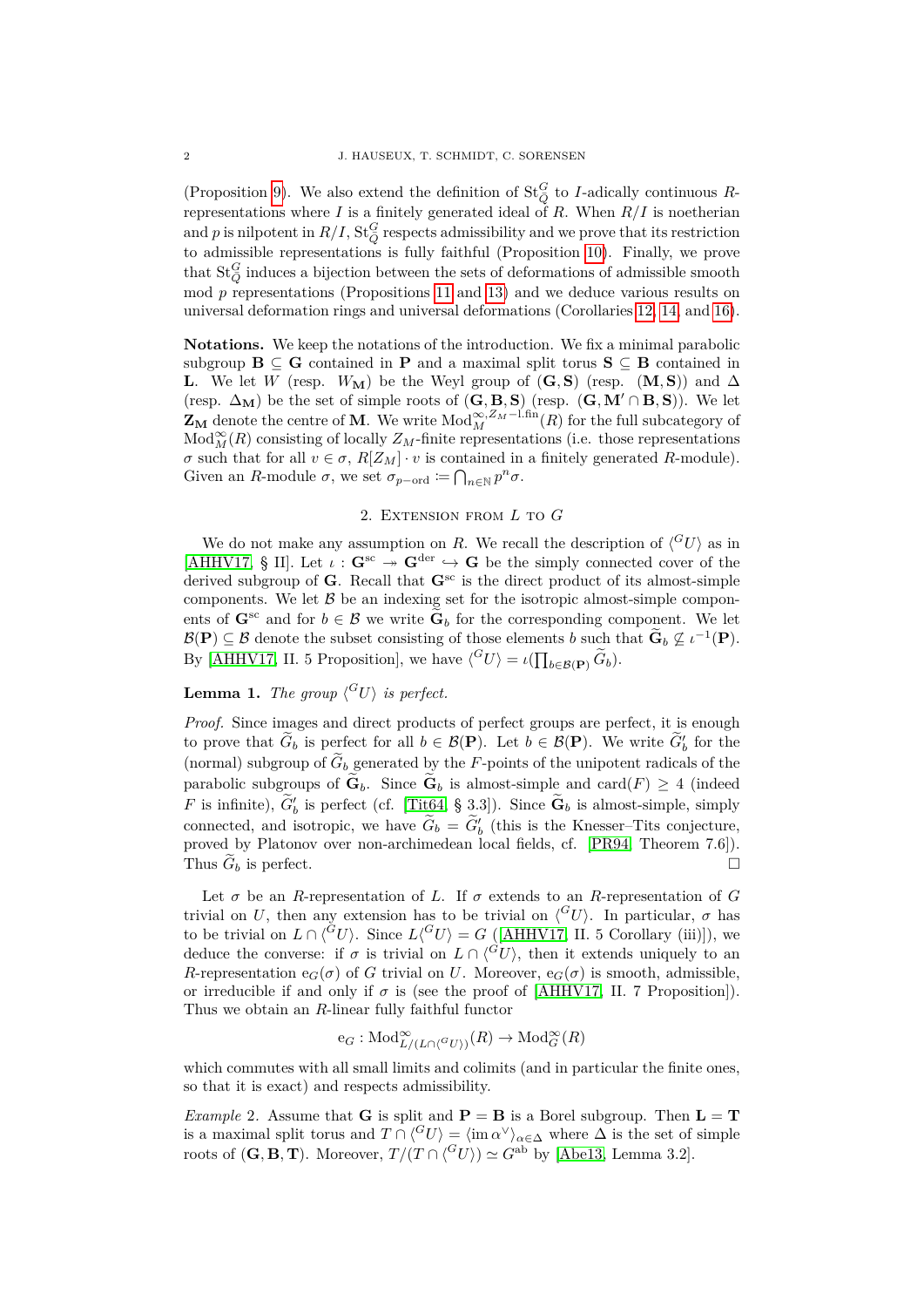## 3. Parabolic induction and ordinary parts

We do not make any assumption on *R*. Recall the smooth parabolic induction functor

$$
\text{Ind}_{\bar{Q}}^G : \text{Mod}_M^{\infty}(R) \to \text{Mod}_G^{\infty}(R)
$$

defined on any smooth *R*-representation  $\sigma$  of *M* as the *R*-module  $\text{Ind}_{\bar{Q}}^G(\sigma)$  of locally constant functions  $f: G \to \sigma$  satisfying  $f(m\bar{n}g) = m \cdot f(g)$  for all  $m \in M$ ,  $\bar{n} \in N$ and  $g \in G$ , endowed with the smooth action of *G* by right translation. It is *R*-linear, exact, and commutes with small direct sums. In the other direction, there is the ordinary part functor ([\[Eme10a,](#page-12-10) [Vig16\]](#page-13-1))

$$
\mathrm{Ord}_Q: \mathrm{Mod}_G^{\infty}(R) \to \mathrm{Mod}_M^{\infty, Z_M - \mathrm{l}.\mathrm{fin}}(R)
$$

which is right adjoint to the restriction of  $\text{Ind}_{\bar{Q}}^G$  to locally  $Z_M$ -finite representations. It is *R*-linear, left exact, and commutes with small inductive limits. If *R* is noetherian, then both functors respect admissibility and the adjunction extends between their restrictions to admissible representations.

Let  $\sigma$  be a locally  $Z_M$ -finite smooth *R*-representation of *L* trivial on  $L \cap \binom{G}{U}$ . We assume *R* noetherian and  $\sigma_{p-{\rm ord}} = 0$ . By [\[AHV17,](#page-12-6) Corollary 5.9], the unit of the adjunction between  $\text{Ind}_{\bar{Q}}^G$  and  $\text{Ord}_Q$  induces a natural isomorphism

<span id="page-2-0"></span>(1) 
$$
\mathsf{e}_M(\sigma) \xrightarrow{\sim} \mathrm{Ord}_Q(\mathrm{Ind}_{\bar{Q}}^G(\mathsf{e}_M(\sigma))).
$$

Given a smooth *R*-representation  $\pi$  of *G*, the counit of the adjunction between  $\text{Ind}_{\bar{Q}}^G$ and Ord*<sup>Q</sup>* induces a natural morphism

(2) 
$$
\operatorname{Ind}_{\overline{Q}}^G(\operatorname{Ord}_Q(\pi)) \to \pi.
$$

Applying  $\text{Ind}_{\bar{Q}}^G$  to [\(1\)](#page-2-0) and composing the result with [\(2\)](#page-2-1) with  $\pi = \text{Ind}_{\bar{Q}}^G(e_M(\sigma))$ yields a natural composite

<span id="page-2-2"></span>(3) 
$$
\operatorname{Ind}_{\bar{Q}}^G(\mathrm{e}_M(\sigma)) \xrightarrow{\sim} \operatorname{Ind}_{\bar{Q}}^G(\operatorname{Ord}_Q(\operatorname{Ind}_{\bar{Q}}^G(\mathrm{e}_M(\sigma)))) \to \operatorname{Ind}_{\bar{Q}}^G(\mathrm{e}_M(\sigma))
$$

which is the identity of  $\text{Ind}_{\bar{Q}}^G(\mathfrak{e}_M(\sigma))$  by the unit-counit equations ([\[HSS16,](#page-12-2) (2.5)]).

## <span id="page-2-1"></span>4. Generalised Steinberg representations

We do not make any assumption on *R*. Given a smooth *R*-representation  $\sigma$  of *L* trivial on  $L \cap {^G U}$ , we define a smooth *R*-representation of *G* by setting

$$
\mathrm{St}_{Q}^G(\sigma) \coloneqq \frac{\mathrm{Ind}_Q^G(\mathrm{e}_M(\sigma))}{\sum_{\mathbf{Q'} \supsetneq \mathbf{Q}} \mathrm{Ind}_{Q'}^G(\mathrm{e}_{M'}(\sigma))}
$$

where  $Q' = M'N'$  runs among the standard parabolic subgroups of  $G$  (i.e. such that **B**  $\subseteq$  **Q'** and **S**  $\subseteq$  **M'**) strictly containing **Q**. There are natural isomorphisms  $\text{Ind}_{\bar{Q}'}^G(\mathbf{e}_{M'}(\sigma)) \simeq \text{Ind}_{\bar{Q}'}^G(R) \otimes_R \mathbf{e}_G(\sigma)$  for all standard parabolic subgroups  $\mathbf{Q}' = \mathbf{M}'\mathbf{N}'$  of **G** containing **Q**, which are compatible with the natural injections  $\text{Ind}_{\bar{Q}}^G(\mathbf{e}_{M'}(\sigma)) \hookrightarrow \text{Ind}_{\bar{Q}}^G(\mathbf{e}_M(\sigma))$ , hence a natural isomorphism

(4) 
$$
\mathrm{St}_{\bar{Q}}^G(\sigma) \simeq \mathrm{St}_{\bar{Q}}^G(R) \otimes_R \mathrm{e}_G(\sigma)
$$

and  $St_{\overline{Q}}^G(R)$  is free over *R* ([\[Ly15,](#page-12-5) Corollaire 5.6]). Thus we obtain an *R*-linear exact functor

<span id="page-2-3"></span>
$$
\mathbf{St}_{\bar{Q}}^G : \mathbf{Mod}_{L/(L\cap\langle ^GU\rangle)}^{\infty}(R) \to \mathbf{Mod}_G^{\infty}(R)
$$

which commutes with small direct sums. If *R* is noetherian and *p* is nilpotent in *R*, then  $\text{St}_{\bar{Q}}^G$  respects admissibility ([\[AHV17,](#page-12-6) Theorem 4.21]).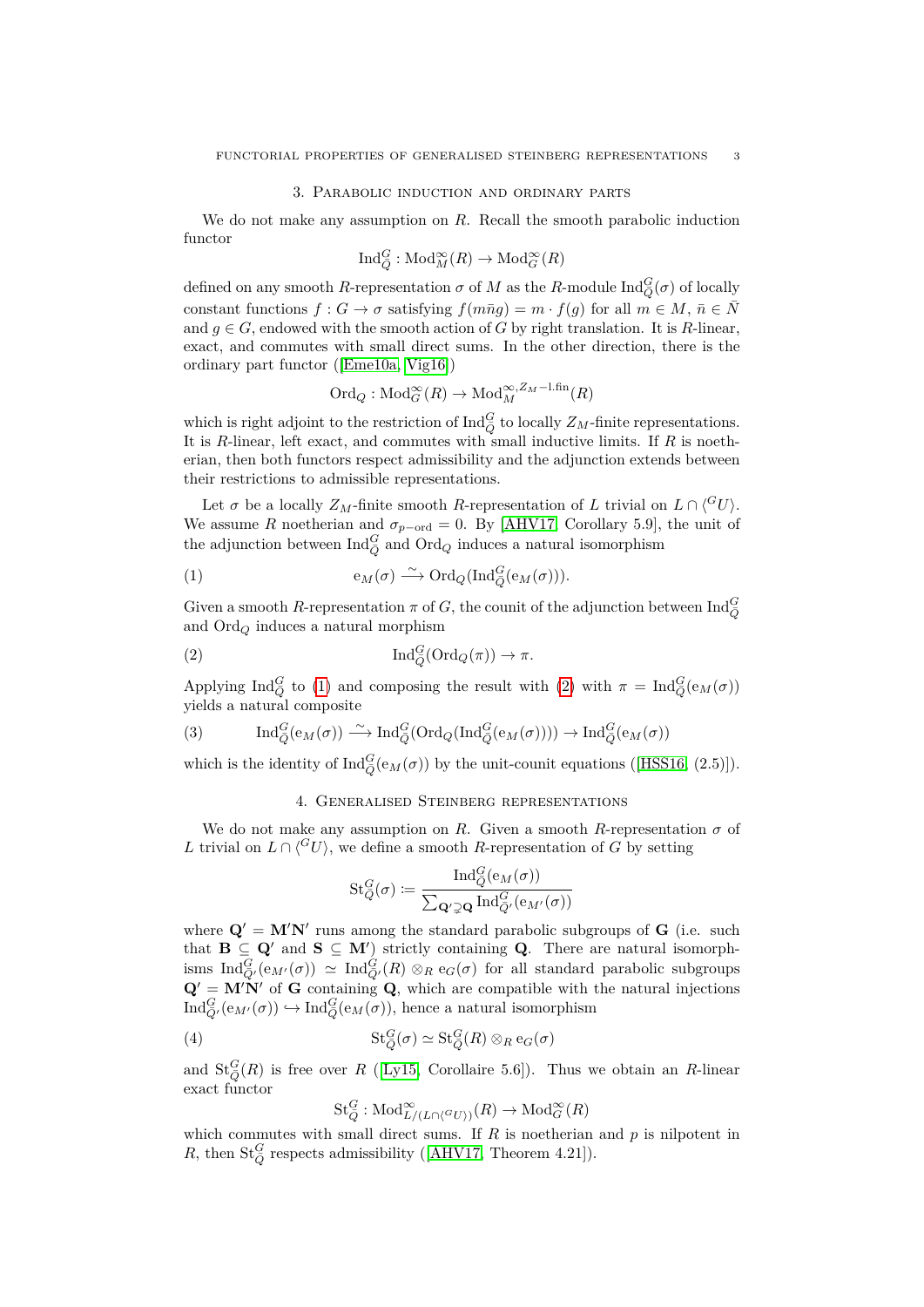Let  $\sigma$  be a locally  $Z_M$ -finite smooth *R*-representation of *L* trivial on  $L \cap {^G}U$ . We assume *R* noetherian and  $\sigma_{p-ord} = 0$ . By definition, there is a natural surjection

(5) 
$$
\operatorname{Ind}_{\bar{Q}}^G(\mathrm{e}_M(\sigma)) \twoheadrightarrow \operatorname{St}_{\bar{Q}}^G(\sigma).
$$

Applying  $\text{Ord}_Q$  to [\(5\)](#page-3-0) and precomposing the result with [\(1\)](#page-2-0) yields a natural composite

<span id="page-3-1"></span>(6) 
$$
\mathsf{e}_M(\sigma) \stackrel{\sim}{\longrightarrow} \mathrm{Ord}_Q(\mathrm{Ind}_{\bar{Q}}^G(\mathsf{e}_M(\sigma))) \to \mathrm{Ord}_Q(\mathrm{St}_{\bar{Q}}^G(\sigma)).
$$

<span id="page-3-3"></span>**Lemma 3.** *The natural composite* [\(6\)](#page-3-1) *is an isomorphism.*

*Proof.* We deduce from [\[AHV17,](#page-12-6) Lemma 7.10] that there is a commutative diagram of smooth *R*-representations of *Q*

<span id="page-3-0"></span>
$$
\begin{array}{ccc}\n\text{c-ind}_{\bar{Q}}^{\bar{Q}Q}(\mathbf{e}_M(\sigma)) & \longrightarrow & \text{Ind}_{\bar{Q}}^G(\mathbf{e}_M(\sigma)) \\
\parallel & & \downarrow & \\
\text{c-ind}_{\bar{Q}}^{\bar{Q}Q}(\mathbf{e}_M(\sigma)) & \longrightarrow & \text{St}_{\bar{Q}}^G(\sigma)\n\end{array}
$$

where the right vertical arrow is  $(5)$ . We deduce from [\[AHV17,](#page-12-6) Corollary 7.14] that applying  $\text{Ord}_Q$  to the horizontal arrows yields isomorphisms. Thus applying  $\text{Ord}_Q$ to [\(5\)](#page-3-0) also yields an isomorphism.

Applying  $\text{Ind}_{\bar{Q}}^G$  to [\(6\)](#page-3-1) and composing the result with [\(2\)](#page-2-1) with  $\pi = \text{St}_{\bar{Q}}^G(\sigma)$  yields a natural composite

<span id="page-3-2"></span>(7) 
$$
\operatorname{Ind}_{\bar{Q}}^G(\mathrm{e}_M(\sigma)) \xrightarrow{\sim} \operatorname{Ind}_{\bar{Q}}^G(\operatorname{Ord}_Q(\operatorname{St}_{\bar{Q}}^G(\sigma))) \to \operatorname{St}_{\bar{Q}}^G(\sigma).
$$

<span id="page-3-5"></span>**Lemma 4.** *The natural composite* [\(7\)](#page-3-2) *is the natural surjection* [\(5\)](#page-3-0)*.*

*Proof.* There is a commutative diagram of smooth *R*-representations of *G*

$$
\operatorname{Ind}_{Q}^{G}(e_{M}(\sigma)) \xrightarrow{\sim} \operatorname{Ind}_{Q}^{G}(\operatorname{Ord}_{Q}(\operatorname{Ind}_{Q}^{G}(e_{M}(\sigma)))) \xrightarrow{\sim} \operatorname{Ind}_{Q}^{G}(e_{M}(\sigma))
$$
  
\n
$$
\parallel \qquad \qquad \downarrow \qquad \qquad \downarrow
$$
  
\n
$$
\operatorname{Ind}_{Q}^{G}(e_{M}(\sigma)) \xrightarrow{\sim} \operatorname{Ind}_{Q}^{G}(\operatorname{Ord}_{Q}(\operatorname{St}_{Q}^{G}(\sigma))) \xrightarrow{\sim} \operatorname{St}_{Q}^{G}(\sigma)
$$

where the upper and lower arrows are [\(3\)](#page-2-2) and [\(7\)](#page-3-2) respectively, the middle vertical arrow is obtained by applying  $\text{Ind}_{\bar{Q}}^G \text{Ord}_Q$  to [\(5\)](#page-3-0), and the right vertical arrow is [\(5\)](#page-3-0). The left square is commutative by definition and the right square is commutative by naturality of [\(2\)](#page-2-1). Since the upper horizontal composite is the identity of  $\text{Ind}_{\bar{Q}}^G(\mathbf{e}_M(\sigma))$ , the lower horizontal composite is [\(5\)](#page-3-0).

<span id="page-3-6"></span>**Proposition 5.** *Assume that R is noetherian and p is nilpotent in R. The functor*  $\mathrm{St}_{\bar{Q}}^G : \mathrm{Mod}_{L/(L \cap \langle^G U \rangle)}^{\infty, Z_M-\text{l-fin}}(R) \to \mathrm{Mod}_G^{\infty}(R)$  *is fully faithful.* 

*Proof.* We do not assume *p* nilpotent in *R*. The functor is faithful by [\(4\)](#page-2-3), because  $e_G$  is faithful and  $St_Q^G(R)$  is free over *R*. Let  $\sigma$  and  $\sigma'$  be two locally  $Z_M$ -finite *R*representations of *L* trivial on  $L \cap \langle {}^G U \rangle$  and  $\phi : St_{\bar{Q}}^{\bar{G}}(\sigma') \to St_{\bar{Q}}^{\bar{G}}(\sigma)$  be a morphism. Assume  $\sigma_{p-{\rm ord}} = \sigma'_{p-{\rm ord}} = 0$  (this is automatically true if *p* is nilpotent in *R*). There is a commutative diagram of smooth *R*-representations of *M*

<span id="page-3-4"></span>(8)  
\n
$$
\begin{array}{ccc}\n & e_M(\sigma') & \xrightarrow{\text{e}_M(\psi)} & \text{e}_M(\sigma) \\
 & \downarrow \wr & & \downarrow \wr \\
 & \text{Ord}_Q(\text{St}_{\bar{Q}}^G(\sigma')) & \xrightarrow{\text{Ord}_Q(\phi)} & \text{Ord}_Q(\text{St}_{\bar{Q}}^G(\sigma))\n\end{array}
$$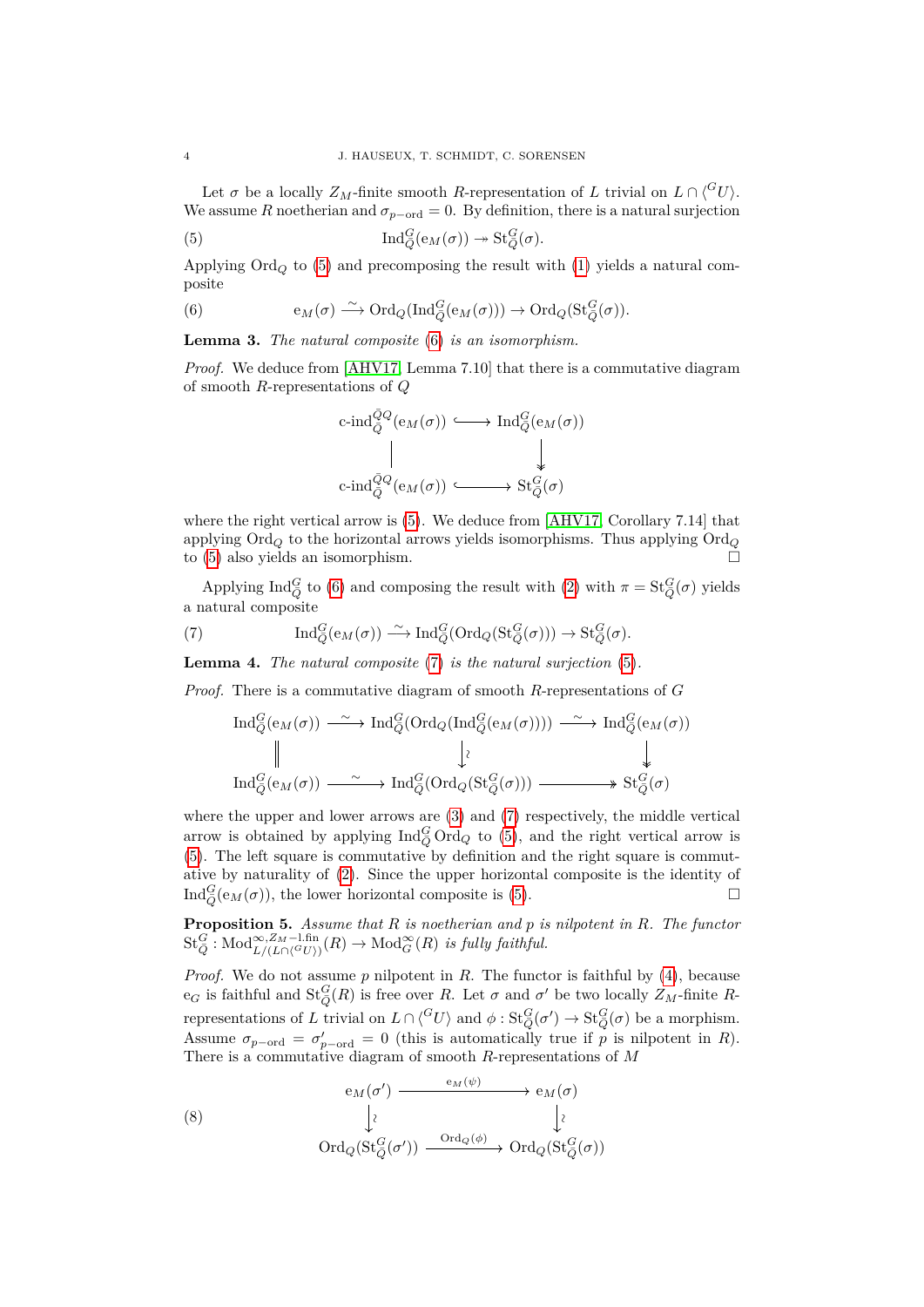where the vertical arrows are  $(6)$  and its analogue for  $\sigma'$ , which are isomorphisms by Lemma [3,](#page-3-3) and  $\psi$  :  $\sigma' \rightarrow \sigma$  is the unique morphism making the diagram commutative (recall that e*<sup>M</sup>* is fully faithful). There is a commutative diagram of smooth *R*representations of *G*

$$
\operatorname{Ind}_{\bar{Q}}^{\bar{G}}(e_M(\sigma')) \xrightarrow{\operatorname{Ind}_{\bar{Q}}^{\bar{G}}(\psi)} \operatorname{Ind}_{\bar{Q}}^{\bar{G}}(e_M(\sigma))
$$
\n
$$
\downarrow \wr \operatorname{Ind}_{\bar{Q}}^{\bar{G}}(\operatorname{Ord}_Q(\operatorname{St}_{\bar{Q}}^{\bar{G}}(\sigma'))) \xrightarrow{\operatorname{Ind}_{\bar{Q}}^{\bar{G}}(\operatorname{Ord}_Q(\phi))} \operatorname{Ind}_{\bar{Q}}^{\bar{G}}(\operatorname{Ord}_Q(\operatorname{St}_{\bar{Q}}^{\bar{G}}(\sigma)))
$$
\n
$$
\downarrow \qquad \qquad \downarrow \qquad \qquad \downarrow
$$
\n
$$
\operatorname{St}_{\bar{Q}}^{\bar{G}}(\sigma') \xrightarrow{\phi} \qquad \qquad \downarrow \operatorname{St}_{\bar{Q}}^{\bar{G}}(\sigma)
$$

where the upper square is obtained by applying  $\text{Ind}_{\bar{Q}}^G$  to [\(8\)](#page-3-4) and the lower vertical arrows are [\(2\)](#page-2-1) with  $\pi = \text{St}_{\overline{Q}}^G(\sigma)$  and its analogue for  $\sigma'$ . The lower square is commutative by naturality of  $(2)$ . By Lemma [4,](#page-3-5) the vertical composites are  $(5)$ and its analogue for  $\sigma'$ . Thus  $\phi = \text{St}_{\bar{O}}^G$  $\overline{Q}(\psi)$ .

<span id="page-4-0"></span>**Corollary 6.** *Assume that R is noetherian and p is nilpotent in R. The functor*  $\mathrm{St}_{\bar{Q}}^G : \mathrm{Mod}^{\mathrm{adm}}_{L/(L \cap {\langle}^G U {\rangle})}(R) \to \mathrm{Mod}^{\mathrm{adm}}_G(R)$  *is fully faithful.* 

*Proof.* There is a commutative diagram of *R*-linear categories

$$
\begin{array}{ccc}\n\operatorname{Mod}_{L/(L\cap \langle ^G U \rangle)}^{\infty,Z_M-\text{1,fin}}(R) & \xrightarrow{\mathrm{St}_{Q}^G} \operatorname{Mod}_{G}^{\infty}(R) \\
\downarrow & & \downarrow \qquad \qquad \downarrow \qquad \qquad \downarrow \qquad \qquad \downarrow \qquad \qquad \downarrow \qquad \qquad \downarrow \qquad \qquad \downarrow \qquad \qquad \downarrow \qquad \qquad \downarrow \qquad \qquad \downarrow \qquad \qquad \downarrow \qquad \qquad \downarrow \qquad \qquad \downarrow \qquad \qquad \downarrow \qquad \qquad \downarrow \qquad \qquad \downarrow \qquad \qquad \downarrow \qquad \qquad \downarrow \qquad \qquad \downarrow \qquad \qquad \downarrow \qquad \qquad \downarrow \qquad \qquad \downarrow \qquad \qquad \downarrow \qquad \qquad \downarrow \qquad \qquad \downarrow \qquad \qquad \downarrow \qquad \qquad \downarrow \qquad \qquad \downarrow \qquad \qquad \downarrow \qquad \qquad \downarrow \qquad \qquad \downarrow \qquad \qquad \downarrow \qquad \qquad \downarrow \qquad \qquad \downarrow \qquad \qquad \downarrow \qquad \qquad \downarrow \qquad \qquad \downarrow \qquad \qquad \downarrow \qquad \qquad \downarrow \qquad \qquad \downarrow \qquad \qquad \downarrow \qquad \qquad \downarrow \qquad \qquad \downarrow \qquad \qquad \downarrow \qquad \qquad \downarrow \qquad \qquad \downarrow \qquad \qquad \downarrow \qquad \qquad \downarrow \qquad \qquad \downarrow \qquad \qquad \downarrow \qquad \qquad \downarrow \qquad \qquad \downarrow \qquad \qquad \downarrow \qquad \qquad \downarrow \qquad \qquad \downarrow \qquad \qquad \downarrow \qquad \qquad \downarrow \qquad \qquad \downarrow \qquad \qquad \downarrow \qquad \qquad \downarrow \qquad \qquad \downarrow \qquad \qquad \downarrow \qquad \qquad \downarrow \qquad \qquad \downarrow \qquad \qquad \downarrow \qquad \qquad \downarrow \qquad \qquad \downarrow \qquad \qquad \downarrow \qquad \qquad \downarrow \qquad \qquad \downarrow \qquad \qquad \downarrow \qquad \qquad \downarrow \qquad \qquad \downarrow \qquad \qquad \downarrow \qquad \qquad \downarrow \qquad \qquad \downarrow \qquad \
$$

where the vertical arrows are the full inclusions (cf. [\[Vig16,](#page-13-1) Lemma 3.6] for the left one). Since the upper horizontal arrow is fully faithful by Proposition [5,](#page-3-6) so is the lower horizontal arrow.

## 5. Bruhat filtration

We do not make any assumption on *R*. Let  $\sigma$  be a smooth *R*-representation of *L* trivial on  $L \cap \langle^G U \rangle$ . We write  $\mathbf{Q}_W$  for the set of representatives of minimal length of the right cosets  $W_{\mathbf{M}}\backslash W$  and  $w_{\mathbf{M},0}$  for the longest element in  $W_{\mathbf{M}}$ . We set

$$
\mathbf{Q}_0 W := \left\{ \mathbf{Q}_W \in \mathbf{Q}_W \mid w_{\mathbf{M},0} \mathbf{Q}_W \notin w_{\mathbf{M}',0} \mathbf{Q}_W' \text{ for all } \mathbf{Q}' \supsetneq \mathbf{Q} \right\}
$$

where  $Q' = M'N'$  runs among the standard parabolic subgroups of  $G$  strictly containing **Q**. In [\[Hau16,](#page-12-1) § 2.2] is constructed a natural filtration  $\text{Fil}_{B}^{\bullet}(\text{Ind}_{\bar{Q}}^G(\text{e}_M(\sigma)))$  of  $\text{Ind}_{\bar{Q}}^G(\mathsf{e}_M(\sigma))_{|B}$  by *R*-subrepresentations indexed by  ${}^{\mathbf{Q}} W$  such that for all  ${}^{\mathbf{Q}} w \in {}^{\mathbf{Q}} W$ , there is a natural isomorphism

$$
\operatorname{Gr}_{B}^{\mathbf{Q}_{w}}(\operatorname{Ind}_{\bar{Q}}^{G}(\mathrm{e}_{M}(\sigma))) \simeq \operatorname{c-ind}_{\bar{Q}}^{\bar{Q}^{\mathbf{Q}_{w}}B}(\mathrm{e}_{M}(\sigma)).
$$

By taking its image via [\(5\)](#page-3-0), we obtain a natural filtration  $Fil^{\bullet}_{B}(\text{St}^G_{\bar{Q}}(\sigma))$  of  $\text{St}^G_{\bar{Q}}(\sigma)_{|B}$ by *R*-subrepresentations indexed by  $\mathbf{Q}_W$ . We deduce from [\[AHV17,](#page-12-6) Lemma 7.10] that for all  $\mathbf{Q}_w \in \mathbf{Q}_W$ , there is a natural isomorphism

<span id="page-4-1"></span>(9) 
$$
\operatorname{Gr}_{B}^{\mathbf{Q}_{w}}(\operatorname{St}_{\bar{Q}}^{G}(\sigma)) \simeq \begin{cases} \operatorname{c-ind}_{\bar{Q}}^{\bar{Q}^{\mathbf{Q}_{w}}B}(\operatorname{e}_{M}(\sigma)) & \text{if } \mathbf{Q}_{w} \in \mathcal{C}_{0}^{W}, \\ 0 & \text{otherwise.} \end{cases}
$$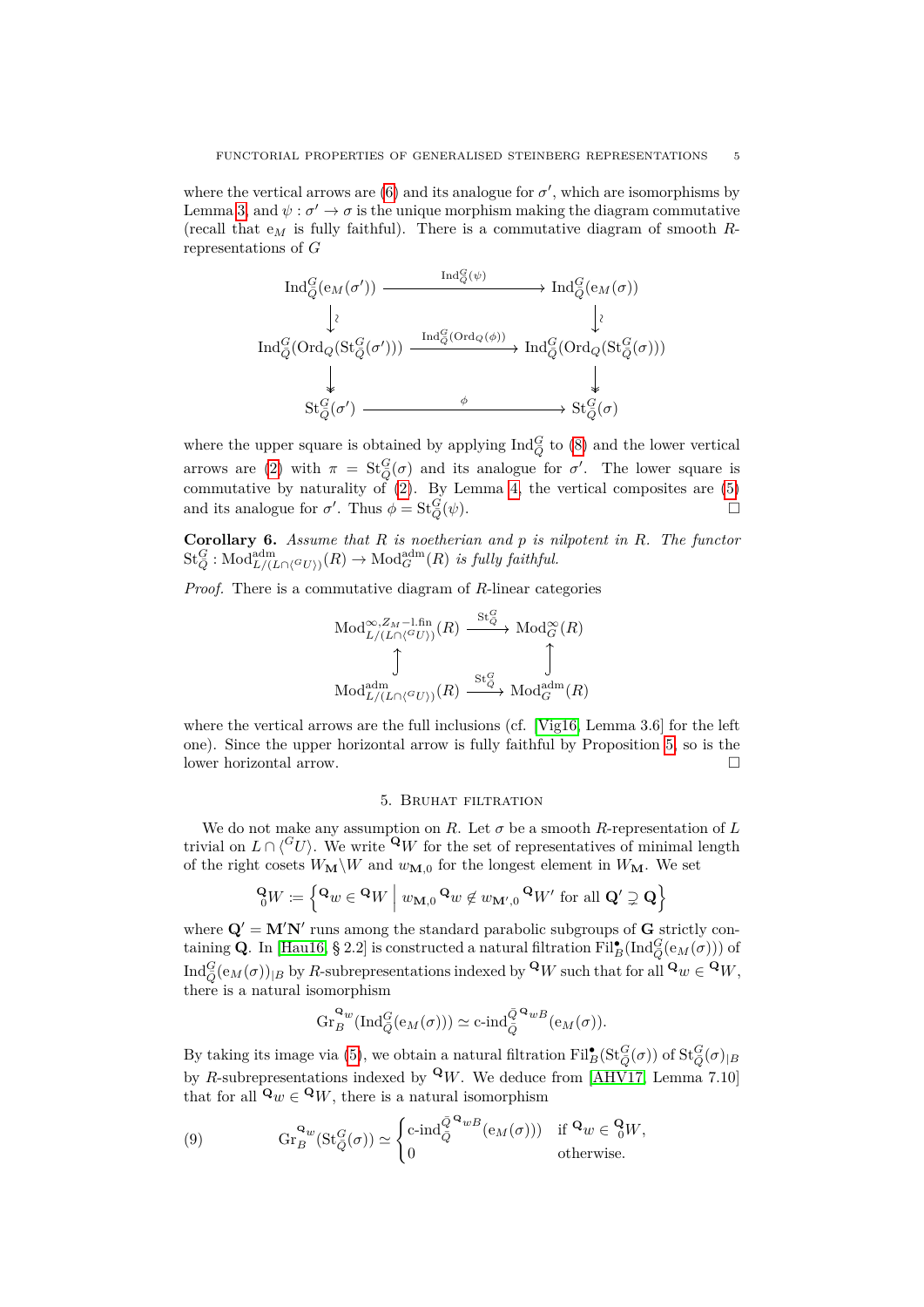#### 6. Higher ordinary parts

We assume *R* artinian, *p* nilpotent in *R*, and char( $F$ ) = 0. The results of [\[Eme10b\]](#page-12-11) remain valid over *R* instead of *A* (in loc. cit. *A* is an artinian local  $\mathbb{Z}_p$ -algebra with finite residue field; here *R* is naturally an artinian  $\mathbb{Z}_p$ -algebra but need not be local with finite residue field). In particular, there are *R*-linear functors

$$
\mathrm{H}^n\mathrm{Ord}_Q: \mathrm{Mod}_G^{\infty}(R) \to \mathrm{Mod}_M^{\infty, Z_M-\mathrm{l}.\mathrm{fin}}(R)
$$

for all  $n \in \mathbb{N}$  with  $H^0\text{Ord}_Q = \text{Ord}_Q$ . They commute with small inductive limits, respect admissibility, and form a cohomological *δ*-functor

$$
\mathrm{H}^{\bullet}\mathrm{Ord}_Q: \mathrm{Mod}^{\mathrm{adm}}_G(R) \to \mathrm{Mod}^{\mathrm{adm}}_M(R).
$$

Likewise, the results of [\[Hau16\]](#page-12-1) remain valid over *R* instead of *A*.

<span id="page-5-1"></span>**Proposition 7.** Let  $\sigma$  be an admissible *R*-representation of *L* trivial on  $L \cap \binom{G}{U}$ and  $Q' = M'N'$  be a standard parabolic subgroup of  $G$  containing  $Q$ . We have  $H^1 \text{Ord}_{Q'}(\text{St}^G_{\bar{Q}}(\sigma)) = 0.$ 

*Proof.* Note that  $H^{\bullet} \text{Ord}_Q$  restricts to  $\text{Mod}_B^{\infty}(R)$  (cf. [\[Hau16,](#page-12-1) Definition 3.1.4]). Using [\(9\)](#page-4-1), it is enough to prove that

$$
H^{1}Ord_{Q'}(c\text{-}\mathrm{ind}_{\bar{Q}}^{\bar{Q}^{\mathbf{Q}}wB}(e_{M}(\sigma)))=0
$$

for all  $\mathbf{Q}_w \in \mathbf{Q}_W$ . Let  $\mathbf{Q}_w \in \mathbf{Q}_W$  and write  $\mathbf{Q}_w = \mathbf{Q}_w \mathbf{Q}' w_{\mathbf{M}'}$  with  $\mathbf{Q}_w \mathbf{Q}' \in \mathbf{Q}_W \mathbf{Q}'$ and  $w_{\mathbf{M}'} \in W_{\mathbf{M}'}$  (cf. [\[Hau16,](#page-12-1) § 2.1]). Let  $\mathbf{Q}'' = \mathbf{M}''\mathbf{N}''$  be the standard parabolic subgroup of **G** such that  $\Delta_{\mathbf{M}''} = \Delta_{\mathbf{M}} \cap \mathbf{Q}_w \mathbf{Q}'(\Delta_{\mathbf{M}'}).$  Using [\[Hau16,](#page-12-1) Theorem 3.3.3], it is enough to prove that

$$
\operatorname{H}^{1-[F:\mathbb{Q}_p]d_{\mathbf{Q}_w\mathbf{Q}'}\mathrm{Ord}_{M\cap Q''}(\mathrm{e}_M(\sigma))=0
$$

(cf. [\[Hau16,](#page-12-1) Notation 2.3.3] for the definition of  $d_{\mathbf{Q}_w\mathbf{Q}'} \in \mathbb{N}$ ). If  $d_{\mathbf{Q}_w\mathbf{Q}'} = 0$ , i.e.  $\mathbf{Q}_w \mathbf{Q}' = 1$ , then  $\mathrm{H}^1 \mathrm{Ord}_{M \cap Q''} = \mathrm{H}^1 \mathrm{Ord}_M = 0$  by [\[Eme10b,](#page-12-11) Lemma 3.6.1]. If either  $F = \mathbb{Q}_p$  and  $d_{\mathbf{Q}_w \mathbf{Q}} > 1$ , or  $F \neq \mathbb{Q}_p$  and  $d_{\mathbf{Q}_w \mathbf{Q}} > 0$ , then  $1 - [F : \mathbb{Q}_p] d_{\mathbf{Q}_w \mathbf{Q}} < 0$ so that  $H^{1-[F:\mathbb{Q}_p]d_{\mathbf{Q}_w\mathbf{Q}'}}$  Ord<sub>*M*∩*Q*<sup>*u*</sup> = 0. Now assume  $F = \mathbb{Q}_p$  and  $d_{\mathbf{Q}_w\mathbf{Q}'} = 1$ , i.e.</sub>  $\mathbf{Q}_w \mathbf{Q}' = s_\alpha$  for some  $\alpha \in \Delta^1 \backslash \Delta_{\mathbf{M}'},$  so that  $\Delta_{\mathbf{M}''} = \Delta_{\mathbf{M}} \cap {\alpha}^{\perp}$ . If  $\alpha \perp \Delta_{\mathbf{M}},$  then  $w_{\mathbf{M},0} s_{\alpha} = w_{\mathbf{M}_{\alpha},0}$ , where  $\mathbf{Q}_{\alpha} = \mathbf{M}_{\alpha} \mathbf{N}_{\alpha}$  is the standard parabolic subgroup of **G** such that  $\Delta_{\mathbf{M}_{\alpha}} = \Delta_{\mathbf{M}} \sqcup \{\alpha\}$ , and  $w_{\mathbf{M}'} \in \mathbf{Q}^{\alpha}W$  (because  $w_{\mathbf{M}'} \in \mathbf{M}' \cap \mathbf{Q}W_{\mathbf{M}'}$  and  $\alpha \notin \Delta_{\mathbf{M}'}$ ) so that  $w_{\mathbf{M},0} \mathbf{Q}_w \in w_{\mathbf{M}_\alpha,0} \mathbf{Q}_\alpha W$ , which contradicts the fact that  $\mathbf{Q}_w \in \mathbf{Q}_W$ . Thus  $\alpha \neq \Delta_M$  so that  $M \cap \overline{Q''} \subsetneq M$ . Since  $e_M(\sigma)$  is trivial on  $M \cap N''$  (see the proof of [\[AHHV17,](#page-12-0) II. 7 Corollary 2]), we deduce that  $\text{Ord}_{M\cap Q^{\prime\prime}}(e_M(\sigma))=0.$ 

### 7. EXTENSIONS

We do not make any assumption on *R*. Given two smooth *R*-representations  $\pi, \pi'$ of *G*, we write  $\text{Ext}^1_G(\pi', \pi)$  for the *R*-module of extensions of  $\pi'$  by  $\pi$  in  $\text{Mod}_G^{\infty}(R)$ .

<span id="page-5-0"></span>**Lemma 8.** Let  $\sigma$ ,  $\sigma'$  be smooth *R*-representations of *L* trivial on  $L \cap \binom{G}{U}$ *. The functor* e*<sup>G</sup> induces an R-linear isomorphism*

$$
\mathrm{Ext}^1_{L/(L\cap\langle{}^G U\rangle)}(\sigma',\sigma) \stackrel{\sim}{\longrightarrow} \mathrm{Ext}^1_G(\mathrm{e}_G(\sigma'),\mathrm{e}_G(\sigma)).
$$

*Proof.* The morphism is well defined since  $e_G$  is exact. It is *R*-linear since  $e_G$  is, and it is injective since  $e_G$  is fully faithful. We prove that it is surjective. Let

$$
0 \to e_G(\sigma) \to \pi \to e_G(\sigma') \to 0
$$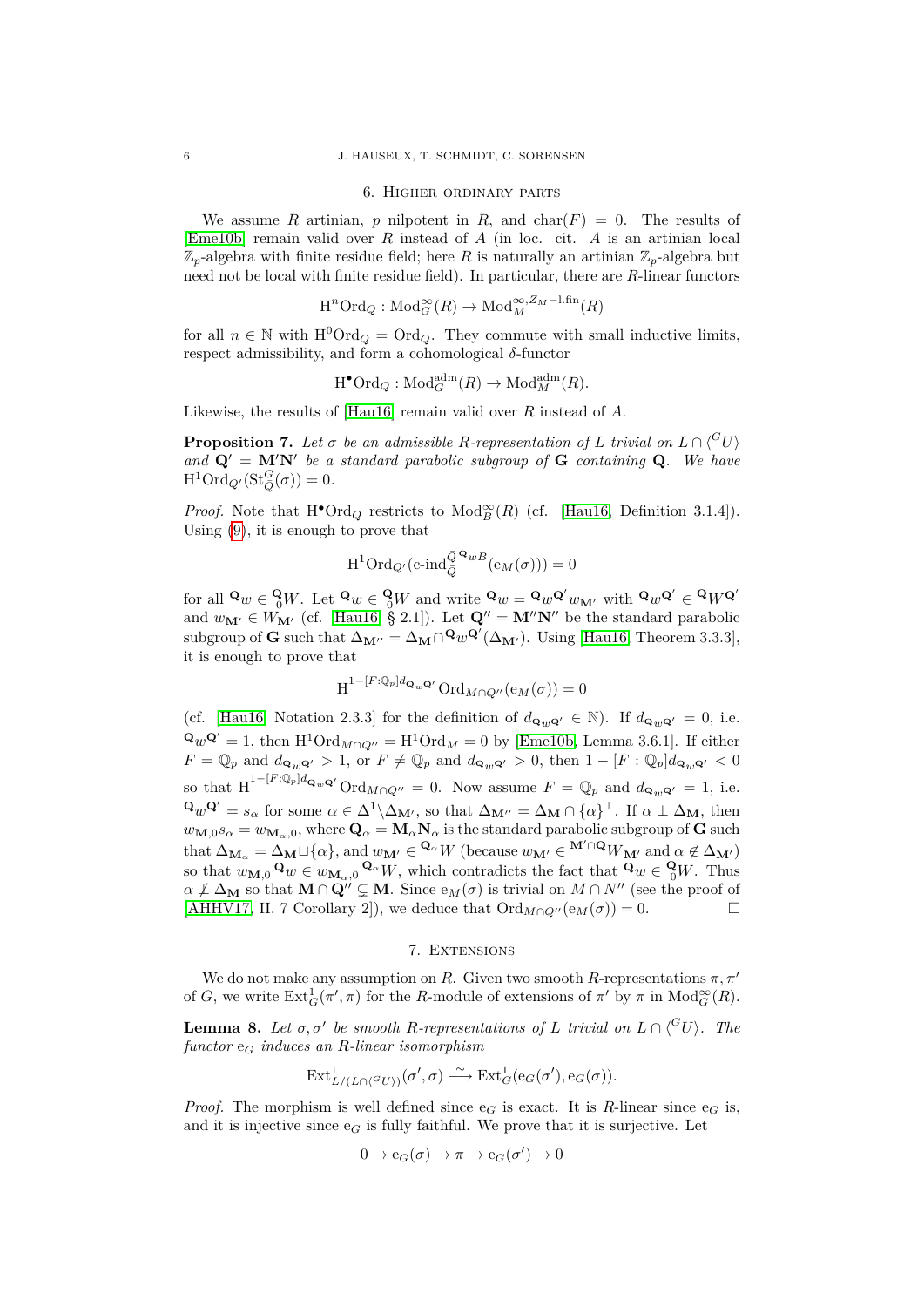be a short exact sequence of smooth *R*-representations of *G*. We prove that  $\pi$  is trivial on  $\langle G_U \rangle$  so that  $\pi = e_G(\pi_L)$ . Taking the  $\langle G_U \rangle$ -invariants yields an exact sequence of *R*-modules

(10) 
$$
0 \to e_G(\sigma) \to \pi^{\langle^G U \rangle} \to e_G(\sigma') \to H^1(\langle^G U \rangle, e_G(\sigma))
$$

where the rightmost term is the *R*-module of  $\langle G_U \rangle$ -cohomology computed using locally constant cochains (cf. [\[Eme10b,](#page-12-11) § 2.2]). Since  $\langle G_U \rangle$  acts trivially on  $e_G(\sigma)$ , there is a natural isomorphism

<span id="page-6-1"></span>
$$
\mathrm{H}^1(\langle^G U \rangle, \mathrm{e}_G(\sigma)) \simeq \mathrm{Hom}^{\mathrm{cont}}_{\mathrm{Grp}}(\langle^G U \rangle, \mathrm{e}_G(\sigma))
$$

where the right-hand side is the *R*-module of continuous group homomorphisms, and it is trivial by Lemma [1](#page-1-0) (because  $e_G(\sigma)$  is commutative). Using [\(10\)](#page-6-1), we deduce that  $\pi^{(^UU)} = \pi$ .

<span id="page-6-0"></span>**Proposition 9.** Assume that  $R$  is artinian and  $p$  is nilpotent in  $R$ *. Let*  $\sigma$ ,  $\sigma'$  be *admissible R*-representations of *L* trivial on  $L \cap \langle ^GU \rangle$ . The functor  $\text{St}_{\bar{Q}}^G$  induces an *R-linear isomorphism*

<span id="page-6-2"></span>
$$
\mathrm{Ext}^1_{L/(L\cap\langle^G U\rangle)}(\sigma',\sigma)\stackrel{\sim}{\longrightarrow}\mathrm{Ext}^1_G(\mathrm{St}_{\bar{Q}}^G(\sigma'),\mathrm{St}_{\bar{Q}}^G(\sigma)).
$$

*Proof.* The morphism is well defined since  $St_{\bar{Q}}^G$  is exact. It is *R*-linear since  $St_{\bar{Q}}^G$ is, and it is injective since  $St_{\overline{Q}}^G$  is fully faithful by Corollary [6.](#page-4-0) We prove that it is surjective by induction on  $|\Delta \angle \Delta_M|$ . If  $\Delta_M = \Delta$  (i.e.  $Q = M = G$ ), then the result is Lemma [8.](#page-5-0) We assume  $\Delta_M \neq \Delta$  and that we know the result for relatively bigger parabolic subgroups. Let

(11) 
$$
0 \to \mathrm{St}_{\bar{Q}}^G(\sigma) \to \pi \to \mathrm{St}_{\bar{Q}}^G(\sigma') \to 0
$$

be a short exact sequence of admissible *R*-representations of *G*. Pick a simple root  $\alpha \in \Delta \setminus \Delta_M$  and let  $\mathbf{Q}^{\alpha} = \mathbf{M}^{\alpha} \mathbf{N}^{\alpha}$  (resp.  $\mathbf{Q}_{\alpha} = \mathbf{M}_{\alpha} \mathbf{N}_{\alpha}$ ) be the standard parabolic subgroup of **G** such that  $\Delta = \Delta_{\mathbf{M}^{\alpha}} \sqcup \{\alpha\}$  (resp.  $\Delta_{\mathbf{M}_{\alpha}} = \Delta_{\mathbf{M}} \sqcup \{\alpha\}$ ), so that  $|\Delta_{\mathbf{M}^{\alpha}}\backslash\Delta_{\mathbf{M}}| = |\Delta\backslash\Delta_{\mathbf{M}_{\alpha}}| = |\Delta\backslash\Delta_{\mathbf{M}}| - 1.$ 

Applying  $\text{Ord}_{Q^{\alpha}}$  to [\(11\)](#page-6-2) and using [\[AHV17,](#page-12-6) Theorem 6.1 (ii)] and Proposition [7](#page-5-1) (if char( $F$ ) = 0) or [\[Hau17,](#page-12-3) Theorem 1] (if char( $F$ ) = p) yields a short exact sequence of admissible *R*-representations of *M<sup>α</sup>*

<span id="page-6-4"></span>(12) 
$$
0 \to \mathrm{St}_{M^{\alpha} \cap \bar{Q}}^{M^{\alpha}}(\sigma) \to \mathrm{Ord}_{Q^{\alpha}}(\pi) \to \mathrm{St}_{M^{\alpha} \cap \bar{Q}}^{M^{\alpha}}(\sigma') \to 0.
$$

By the induction hypothesis, there exists a short exact sequence of admissible *R*representations of  $L/(L \cap \langle M^{\alpha} \cap U \rangle)$ 

<span id="page-6-3"></span>(13) 
$$
0 \to \sigma \to \eta \to \sigma' \to 0
$$

and a commutative diagram of admissible *R*-representations of  $M^{\alpha}$ 

<span id="page-6-5"></span>(14)  
\n
$$
0 \longrightarrow St_{M^{\alpha} \cap \bar{Q}}^{M^{\alpha}}(\sigma) \longrightarrow St_{M^{\alpha} \cap \bar{Q}}^{M^{\alpha}}(\eta) \longrightarrow St_{M^{\alpha} \cap \bar{Q}}^{M^{\alpha}}(\sigma') \longrightarrow 0
$$
\n
$$
\parallel \qquad \qquad \downarrow \qquad \qquad \parallel
$$
\n
$$
0 \longrightarrow St_{M^{\alpha} \cap \bar{Q}}^{M^{\alpha}}(\sigma) \longrightarrow \text{Ord}_{Q^{\alpha}}(\pi) \longrightarrow St_{M^{\alpha} \cap \bar{Q}}^{M^{\alpha}}(\sigma') \longrightarrow 0
$$

where the upper row is obtained by applying  $\mathrm{St}_{M^{\alpha}\cap \bar{Q}}^{M^{\alpha}}$  to [\(13\)](#page-6-3) and the lower row is [\(12\)](#page-6-4).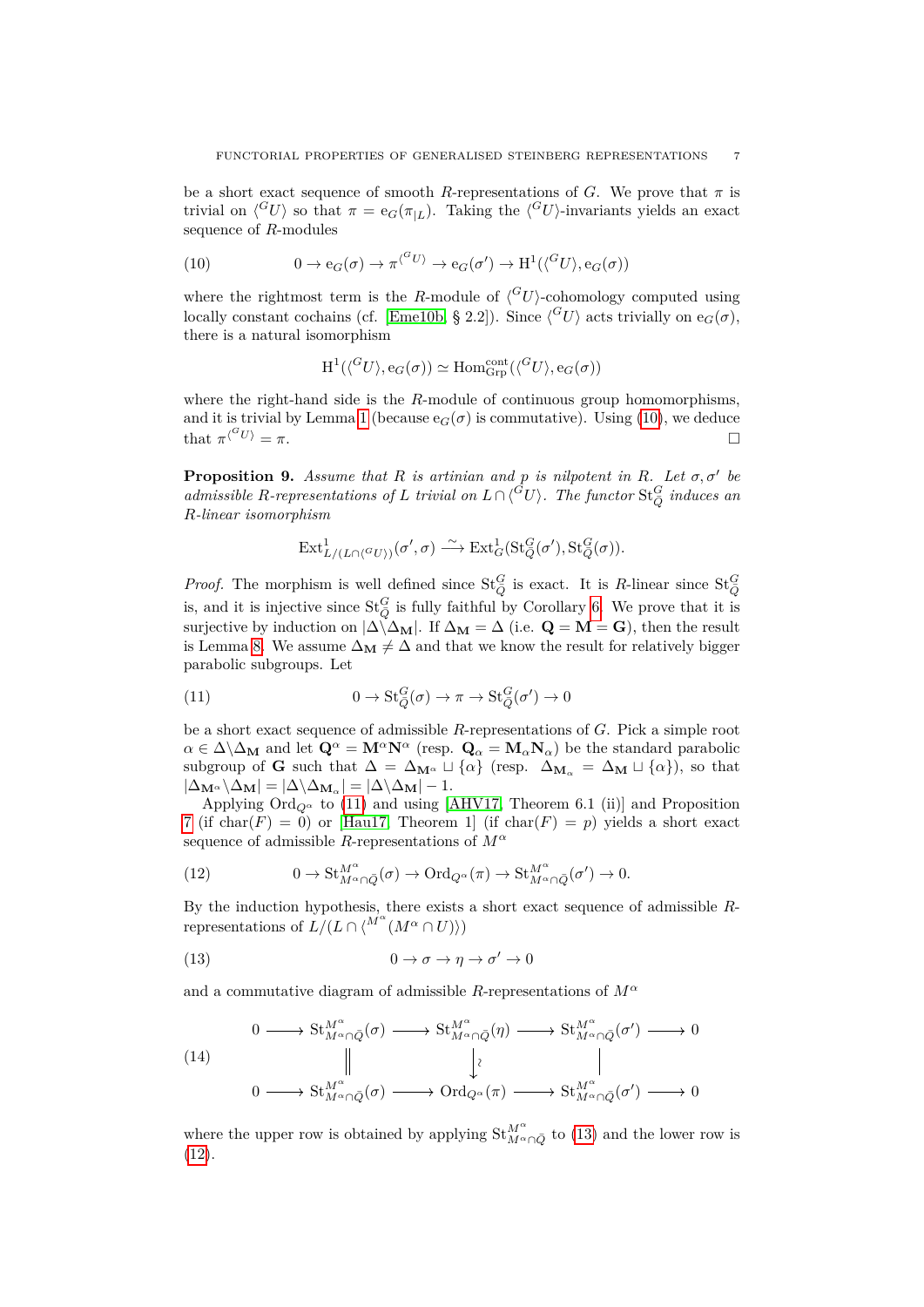Now, we have a commutative diagram of admissible *R*-representations of *G*

<span id="page-7-1"></span>

whose rows and columns are exact. The lower row is [\(11\)](#page-6-2) and the middle row is obtained by applying  $\text{Ind}_{\bar{Q}^{\alpha}}^G$  to [\(12\)](#page-6-4) and using the middle vertical isomorphism of [\(14\)](#page-6-5). The lower vertical arrows are induced by the counit of the adjunction between  ${\rm Ind}_{Q^{\alpha}}^G$  and  ${\rm Ord}_{Q^{\alpha}}$  (the left and right ones are the natural surjections by an analogue of Lemma [4](#page-3-5) and the middle one is surjective by the five lemma). The upper vertical arrows are the kernels of the lower vertical arrows (the left and right ones are the natural injections).

By the induction hypothesis, there exists a short exact sequence of admissible *R*-representations of  $L/(L \cap \langle ^G U \rangle)$ 

<span id="page-7-0"></span>(16) 
$$
0 \to \sigma \to \kappa \to \sigma' \to 0
$$

and a commutative diagram of admissible *R*-representations of *G*

<span id="page-7-2"></span>(17)  
\n
$$
0 \longrightarrow St_Q^G(\sigma) \longrightarrow St_Q^G(\kappa) \longrightarrow St_Q^G(\sigma') \longrightarrow 0
$$
\n
$$
\parallel \qquad \qquad \downarrow \qquad \qquad \parallel
$$
\n
$$
0 \longrightarrow St_Q^G(\sigma) \longrightarrow \tau \longrightarrow St_Q^G(\sigma') \longrightarrow 0
$$

where the upper row is obtained by applying  $\mathrm{St}_{M^{\alpha}\cap \bar{Q}}^{M^{\alpha}}$  to [\(16\)](#page-7-0) and the lower row is the upper row of  $(15)$ . Combining  $(17)$  with the upper and middle rows of  $(15)$ yields a commutative diagram of admissible *R*-representations of *G*

$$
\begin{array}{ccc}\n0 & \longrightarrow & \mathrm{St}_{Q}^{G}(\sigma) \longrightarrow & \mathrm{St}_{Q}^{G}(\kappa) \longrightarrow & \mathrm{St}_{Q}^{G}(\sigma') \longrightarrow & 0 \\
& & \downarrow & & \downarrow & \\
0 & \longrightarrow & \mathrm{Ind}_{Q^{\alpha}}^{G}(\mathrm{St}_{M^{\alpha}\cap \bar{Q}}^{M^{\alpha}}(\sigma)) \longrightarrow & \mathrm{Ind}_{Q^{\alpha}}^{G}(\mathrm{St}_{M^{\alpha}\cap \bar{Q}}^{M^{\alpha}}(\eta)) \longrightarrow & \mathrm{Ind}_{Q^{\alpha}}^{G}(\mathrm{St}_{M^{\alpha}\cap \bar{Q}}^{M^{\alpha}}(\sigma')) \longrightarrow & 0\n\end{array}
$$

and passing to the  $\bar{N}^{\alpha}$ -coinvariants yields a commutative diagram of admissible *R*-representations of *M<sup>α</sup>*

$$
\begin{array}{ccc}\n0 & \longrightarrow & \operatorname{St}_{M^{\alpha}\cap\bar{Q}}^{M^{\alpha}}(\sigma) \longrightarrow & \operatorname{St}_{M^{\alpha}\cap\bar{Q}}^{M^{\alpha}}(\kappa) \longrightarrow & \operatorname{St}_{M^{\alpha}\cap\bar{Q}}^{M^{\alpha}}(\sigma') \longrightarrow 0 \\
& & \parallel & \downarrow \wr & & \parallel \\
0 & \longrightarrow & \operatorname{St}_{M^{\alpha}\cap\bar{Q}}^{M^{\alpha}}(\sigma) \longrightarrow & \operatorname{St}_{M^{\alpha}\cap\bar{Q}}^{M^{\alpha}}(\eta) \longrightarrow & \operatorname{St}_{M^{\alpha}\cap\bar{Q}}^{M^{\alpha}}(\sigma') \longrightarrow 0\n\end{array}
$$

whose rows are exact by [\[AHV17,](#page-12-6) Corollary 6.2 (i)] (the left and right vertical morphisms are the identities by taking a closer look at [\[AHV17,](#page-12-6) § 6.2] and the middle one is an isomorphism by the five lemma). By the injectivity part of the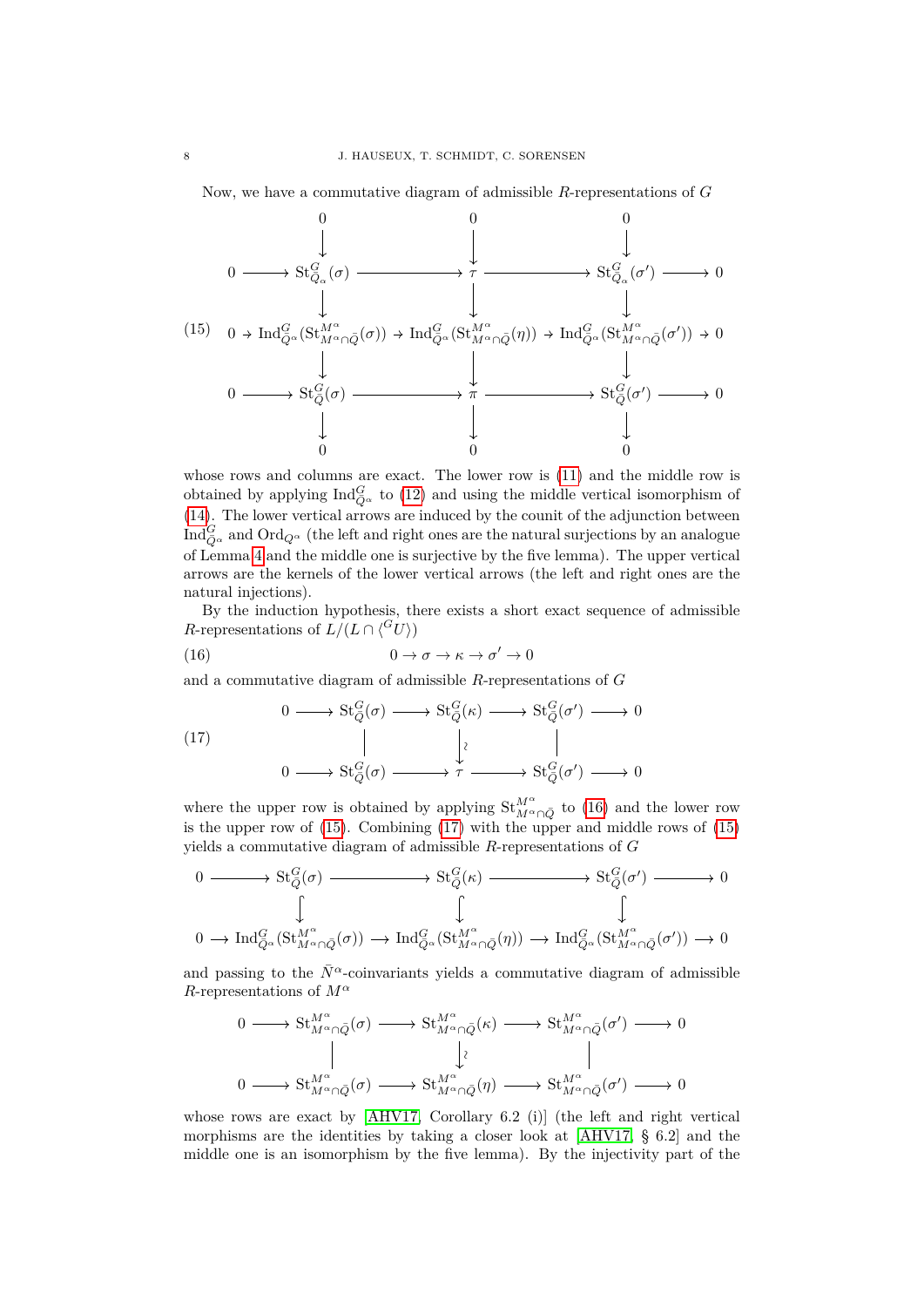statement, it is induced by applying  $\mathrm{St}_{M^{\alpha}\cap \bar{Q}}^{M^{\alpha}}$  to a commutative diagram of admissible *R*-representations of  $L/(L \cap \langle ^G U \rangle)$ 



where the upper row is [\(16\)](#page-7-0) and the lower row is [\(13\)](#page-6-3). Applying  $St_{\bar{Q}}^G$  to the middle vertical isomorphism and precomposing the result with the inverse of the middle vertical isomorphism of [\(17\)](#page-7-2) yields an isomorphism  $\tau \simeq \text{St}_{\bar{Q}}^G(\eta)$  via which the upper middle vertical arrow of [\(15\)](#page-7-1) is the natural injection. Indeed, there are natural isomorphisms

$$
\text{Hom}_G(\text{St}_Q^G(\kappa), \text{Ind}_{\bar{Q}^{\alpha}}(\text{St}_{M^{\alpha}\cap \bar{Q}}^{M^{\alpha}}(\eta))) \simeq \text{Hom}_{M^{\alpha}}(\text{St}_{M^{\alpha}\cap \bar{Q}}^{M^{\alpha}}(\kappa), \text{St}_{M^{\alpha}\cap \bar{Q}}^{M^{\alpha}}(\eta))
$$

$$
\simeq \text{Hom}_L(\kappa, \eta)
$$

(the first one is induced by the adjunction between  $(-)_{\bar{N}^{\alpha}}$  and  $\text{Ind}_{\bar{Q}^{\alpha}}^G$  together with [\[AHV17,](#page-12-6) Theorem 6.1 (ii)] and the second one is follows from Corollary [6\)](#page-4-0).

We conclude that the middle and lower rows of  $(15)$  yield a commutative diagram of admissible *R*-representations of *G*

$$
0 \longrightarrow \text{St}_{\bar{Q}}^G(\sigma) \longrightarrow \text{St}_{\bar{Q}}^G(\eta) \longrightarrow \text{St}_{\bar{Q}}^G(\sigma') \longrightarrow 0
$$
  

$$
\parallel \qquad \qquad \downarrow \qquad \qquad \parallel
$$
  

$$
0 \longrightarrow \text{St}_{\bar{Q}}^G(\sigma) \longrightarrow \pi \longrightarrow \text{St}_{\bar{Q}}^G(\sigma') \longrightarrow 0
$$

where the upper row is obtained by applying  $St_{\overline{Q}}^G$  to [\(13\)](#page-6-3) and the lower row is [\(11\)](#page-6-2).

## 8. *I*-adically continuous representations

Let *I* be an ideal of *R*. We write  $\text{Mod}_{G}^{I-\text{cont}}(R)$  for the category of *I*-adically continuous *R*-representations of *G* (i.e. *I*-adically complete and separated *R*-modules *π* such that the  $R/I^n$ -representations  $\pi/I^n \pi$  of *G* are smooth for all  $n \geq 1$ ) and  $R[G]$ -linear maps. We write  $Mod_G^{I-adm}(R)$  for the full subcategory of  $Mod_G^{I-cont}(R)$ consisting of admissible representations (i.e. those representations  $\pi$  such that the smooth  $R/I^n$ -representations  $\pi/I^n\pi$  of *G* are admissible for all  $n \geq 1$ ). If *I* is nilpotent, then  $\text{Mod}_{G}^{I-\text{cont}}(R) = \text{Mod}_{G}^{\infty}(R)$  and  $\text{Mod}_{G}^{I-\text{adm}}(R) = \text{Mod}_{G}^{\text{adm}}(R)$ .

We assume *I* finitely generated. Given an *I*-adically continuous *R*-representation *σ* of *L* trivial on  $L \cap \langle ^G U \rangle$ , we set

$$
\mathrm{St}_{\bar{Q}}^G(\sigma) \coloneqq \varprojlim_{n \geq 1} \mathrm{St}_{\bar{Q}}^G(\sigma/I^n \sigma).
$$

Using [\(4\)](#page-2-3) with  $R/I^n$  and  $\sigma/I^n\sigma$  instead of *R* and  $\sigma$  respectively for all  $n \geq 1$ , we see that  $(\text{St}_{\bar{Q}}^G(\sigma/I^n\sigma))_{n\geq 1}$  is an *I*-adic system of *R*-modules ([\[Yek16,](#page-13-2) Definition 1.1]). By [\[Yek16,](#page-13-2) Theorem 1.8],  $St_Q^G(\sigma)$  is an *I*-adically continuous *R*-representation of *G* and there are isomorphisms

(18) 
$$
\operatorname{St}_{\bar{Q}}^G(\sigma)/I^n \operatorname{St}_{\bar{Q}}^G(\sigma) \simeq \operatorname{St}_{\bar{Q}}^G(\sigma/I^n \sigma)
$$

for all  $n \geq 1$ . Thus we obtain an *R*-linear functor

<span id="page-8-0"></span>
$$
\mathsf{St}_Q^G:\mathsf{Mod}_{L/(L\cap\langle^G U\rangle)}^{I-{\rm cont}}(R)\to\mathsf{Mod}_G^{I-{\rm cont}}(R)
$$

which respects admissibility when  $R/I$  is noetherian and p is nilpotent in  $R/I$ .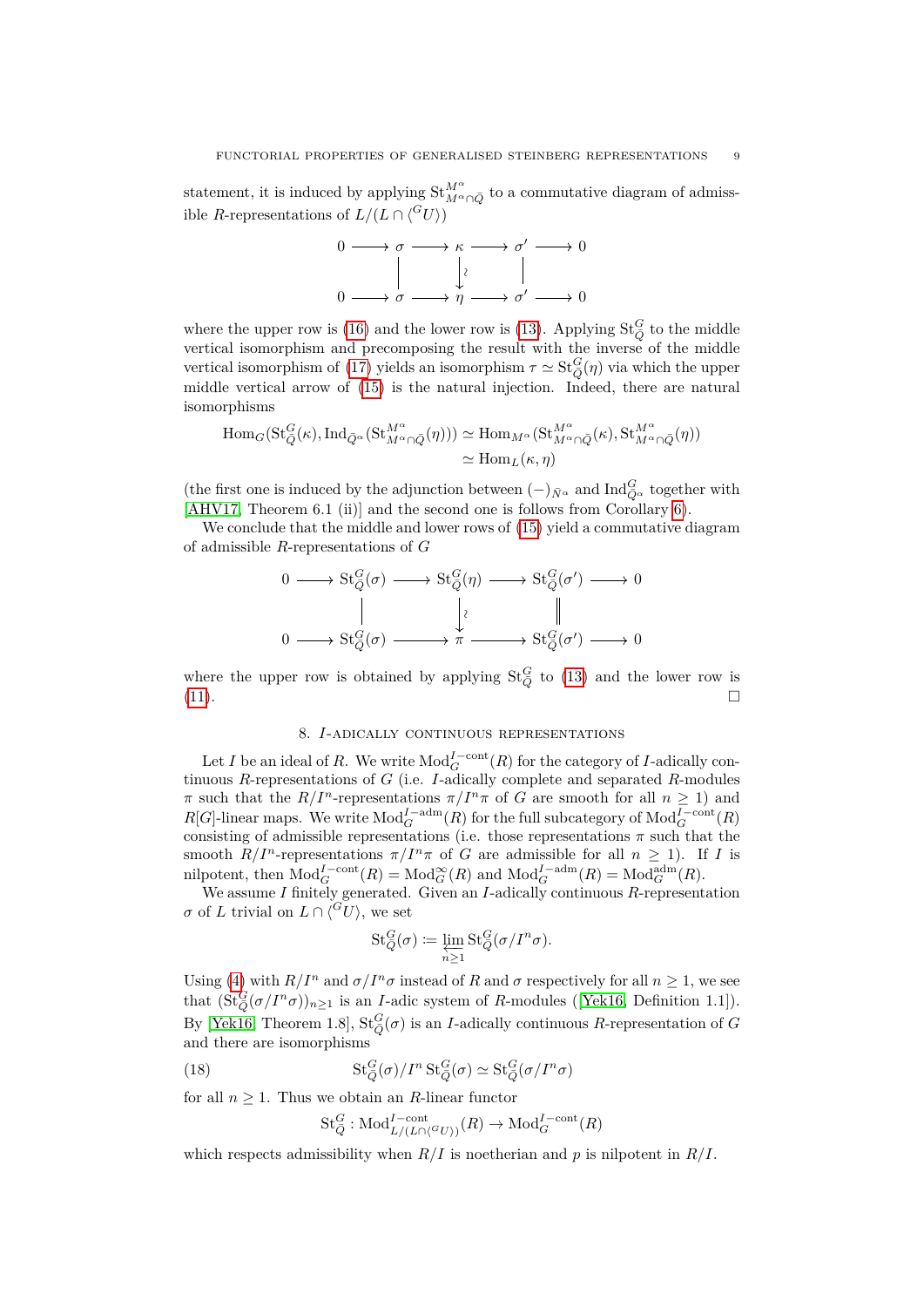<span id="page-9-0"></span>**Proposition 10.** *Assume that I is finitely generated, R/I is noetherian, and p is*  $nilpotent$  *in*  $R/I$ *. The functor*  $\text{St}_{\bar{Q}}^G$  :  $\text{Mod}_{L/(L \cap {\langle G \setminus U \rangle})}^{\text{I-adm}}(R)$   $\rightarrow \text{Mod}_G^{\text{I-adm}}(R)$  *is fully faithful.*

*Proof.* By induction,  $R/I^n$  is noetherian and p is nilpotent in  $R/I^n$  for all  $n > 1$ . There are natural *R*-linear isomorphisms

$$
\begin{split} \text{Hom}_{G}(\text{St}_{Q}^{G}(\sigma'), \text{St}_{Q}^{G}(\sigma)) &\simeq \varprojlim_{n\geq 1} \text{Hom}_{G}(\text{St}_{Q}^{G}(\sigma')/I^{n}\, \text{St}_{Q}^{G}(\sigma') , \text{St}_{Q}^{G}(\sigma) /I^{n}\, \text{St}_{Q}^{G}(\sigma)) \\ &\simeq \varprojlim_{n\geq 1} \text{Hom}_{G}(\text{St}_{Q}^{G}(\sigma'/I^{n}\sigma'), \text{St}_{Q}^{G}(\sigma/I^{n}\sigma)) \\ &\simeq \varprojlim_{n\geq 1} \text{Hom}_{L}(\sigma'/I^{n}\sigma', \sigma/I^{n}\sigma) \\ &\simeq \text{Hom}_{L}(\sigma', \sigma) \end{split}
$$

(the first and last ones follow from the fact that  $St_Q^G(\sigma)$  and  $\sigma$  are *I*-adically complete and separated, the second one follows from  $(18)$  and its analogue for  $\sigma'$ , and the third one follows from Corollary [6](#page-4-0) with  $R/I^n$  instead of *R* for all  $n \ge 1$ ).

## 9. Artinian deformations

Let *E* be a finite extension of  $\mathbb{Q}_p$ . We let *O* denote its ring of integers and *k* denote its residue field. Given a local  $\mathcal{O}\text{-algebra }A$ , we let  $\mathfrak{m}_A$  denote its maximal ideal. We write  $Art(\mathcal{O})$  for the category of artinian local  $\mathcal{O}$ -algebras A such that the structural morphism  $\mathcal{O} \to A$  induces an isomorphism  $k \stackrel{\sim}{\longrightarrow} A/\mathfrak{m}_A$ . The morphisms  $A \rightarrow A'$  are the (local)  $\mathcal{O}$ -algebra homomorphisms.

A lift of a smooth *k*-representation  $\bar{\pi}$  of *G* over  $A \in \text{Art}(\mathcal{O})$  is a pair  $(\pi, \phi)$  where  $\pi$  is a smooth *A*-representation of *G* free over *A* and  $\phi : \pi \rightarrow \bar{\pi}$  is a surjection with kernel  $\mathfrak{m}_A \pi$ . A morphism  $\iota : (\pi, \phi) \to (\pi', \phi')$  is a morphism  $\iota : \pi \to \pi'$  such that  $\phi = \phi' \circ \iota$ . For  $A \in \text{Art}(\mathcal{O})$ , we let  $\text{Def}_{\bar{\pi}}(A)$  denote the set of isomorphism classes of lifts of  $\bar{\pi}$  over *A*. If  $(\pi, \phi)$  is a lift of  $\bar{\pi}$  over  $A \in Art(\mathcal{O})$  and  $A \to A'$  is a morphism in Art( $\mathcal{O}$ ), then  $(\pi \otimes_A A', \phi')$  is naturally a lift of  $\bar{\pi}$  over  $A'$ , where  $\phi' : \pi \otimes_A A' \to \bar{\pi}$ is the morphism induced by  $\phi$ . Thus we obtain a functor  $\mathrm{Def}_{\bar{\pi}}:\mathrm{Art}(\mathcal{O})\to \mathrm{Set}.$ 

Let  $\bar{\sigma}$  be a smooth *k*-representation of *L* trivial on  $L \cap \binom{G}{U}$  and set  $\bar{\pi} \coloneqq \text{St}_{\bar{Q}}^G(\bar{\sigma})$ . For  $A \in \text{Art}(\mathcal{O})$ , we consider the set of deformations  $\text{Def}_{\bar{\sigma}}(A)$  of  $\bar{\sigma}$  over A as a smooth *k*-representation of  $L/(L \cap {^G}U)$ . We obtain a functor  $\text{Def}_{\bar{\sigma}} : \text{Art}(\mathcal{O}) \to \text{Set}$ . Using [\(4\)](#page-2-3) with  $R = A$  and the fact that  $St_Q^G(A)$  is free over  $A$ , we see that:

- $St_{\bar{Q}}^G(\sigma)$  is free over *A* if and only if  $\sigma$  is,
- <span id="page-9-2"></span>• St<sub> $\bar{Q}$ </sub> is compatible with base change: for any morphism  $A \to A'$  in  $Art(\mathcal{O})$ , there is a natural isomorphism  $\operatorname{St}_{\bar{Q}}^G(\sigma) \otimes_A A' \simeq \operatorname{St}_{\bar{Q}}^G(\sigma \otimes_A A')$ .

Thus the functor  $\operatorname{St}_{\bar{Q}}^G$  induces a natural transformation

(19) 
$$
\mathrm{St}_{\bar{Q}}^G : \mathrm{Def}_{\bar{\sigma}} \to \mathrm{Def}_{\bar{\pi}}.
$$

<span id="page-9-1"></span>**Proposition 11.** *If*  $\bar{\sigma}$  *is admissible, then* [\(19\)](#page-9-2) *is an isomorphism of functors*  $Art(\mathcal{O}) \rightarrow Set.$ 

*Proof.* Let  $A \in Art(\mathcal{O})$ . We prove that [\(19\)](#page-9-2) induces a bijection between the Apoints.

We start with injectivity. Assume that  $\bar{\sigma}$  is locally  $Z_M$ -finite (this is automatically true if  $\bar{\sigma}$  is admissible, cf. [\[Vig16,](#page-13-1) Lemma 3.6]). Let  $(\sigma, \psi)$  and  $(\sigma', \psi')$  be two lifts of  $\bar{\sigma}$  over *A* such that there exists an isomorphism  $\imath : \text{St}_{\bar{Q}}^{\dot{G}}(\sigma) \stackrel{\sim}{\longrightarrow} \text{St}_{\bar{Q}}^{\dot{G}}(\sigma')$ such that  $St_Q^G(\psi) = St_Q^G(\psi') \circ \iota$ . By [\[HSS16,](#page-12-2) Lemma 2.12 (1)],  $\sigma$  and  $\sigma'$  are also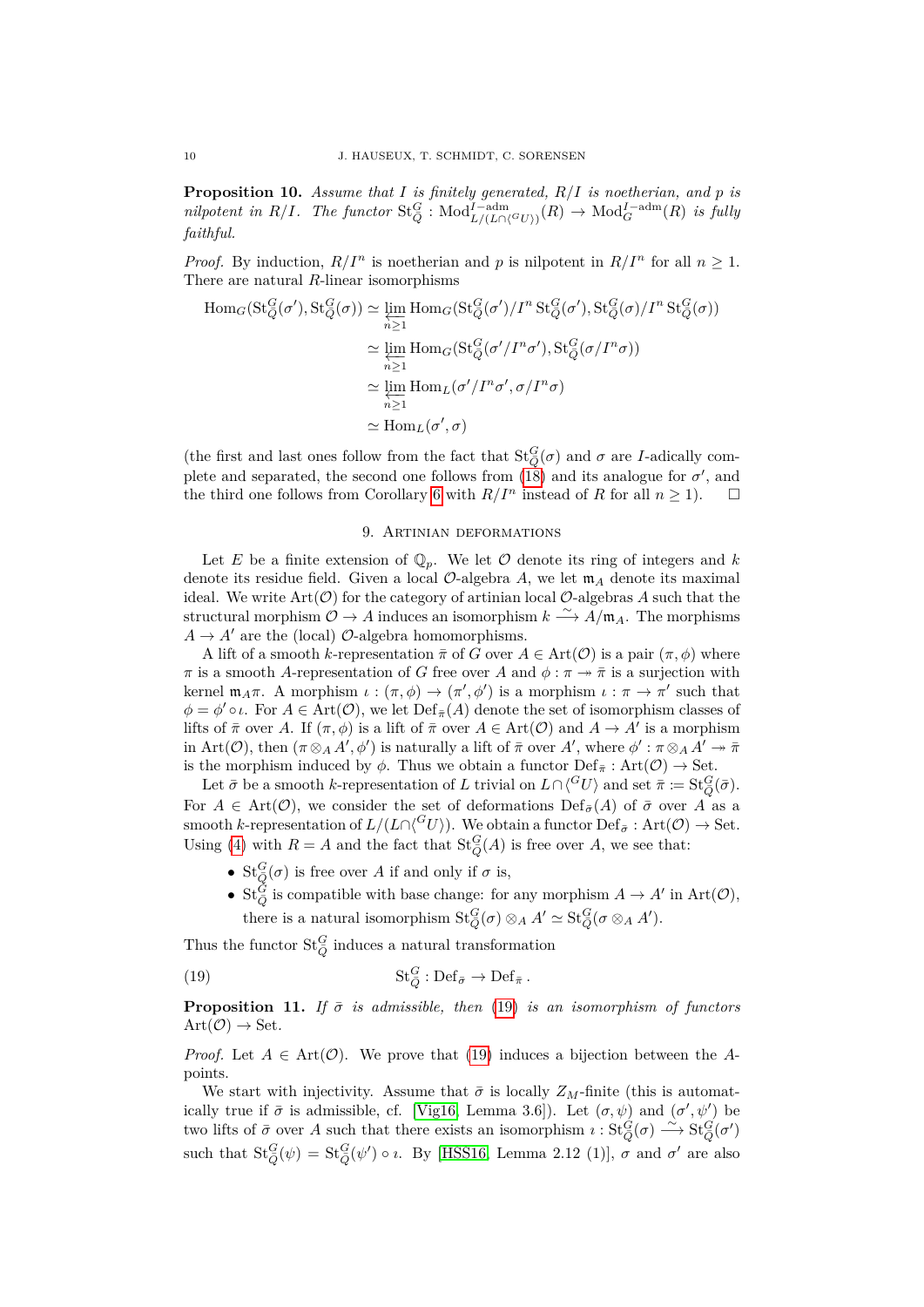locally  $Z_M$ -finite. Thus applying  $\text{Ord}_Q$  and using [\(6\)](#page-3-1) and its analogue for  $\sigma'$  yields an isomorphism  $j : \sigma \longrightarrow \sigma'$  such that  $\psi = \psi' \circ j$ .

We now turn to surjectivity. Assume that  $\bar{\sigma}$  is admissible. We proceed by induction on the length of *A*. The base case  $A = k$  is trivial. Assume  $A \neq k$  and that we know surjectivity for rings of smaller length. Pick  $a \in A$  non-zero such that  $a\mathfrak{m}_A = 0$  and set  $A' \coloneq A/aA$ , so that  $\ell(A') = \ell(A) - 1$ . Let  $(\pi, \phi)$  be a lift of  $\bar{\pi}$  over *A* and set  $\pi' := \pi/a\pi$ . We set  $\pi' := \pi/a\pi$  which is free over *A'*. Since  $a\pi \subseteq \mathfrak{m}_A\pi$ ,  $\phi$  factors through a surjection  $\phi': \pi' \to \bar{\pi}$  whose kernel is  $\mathfrak{m}_{A'}\pi'$ , so that  $(\pi', \phi')$  is a lift of  $\bar{\pi}$  over *A'*. The multiplication by *a* induces an isomorphism  $\bar{\pi}$  →  $\alpha \pi$ , hence a short exact sequence of admissible *A*-representations of *G* 

<span id="page-10-1"></span>(20) 
$$
0 \to \bar{\pi} \to \pi \to \pi' \to 0.
$$

By the induction hypothesis, there exists a lift  $(\sigma', \psi')$  of  $\bar{\sigma}$  over *A'* and an isomorphism  $\iota' : \operatorname{St}_{\bar{Q}}^G(\sigma') \stackrel{\sim}{\longrightarrow} \pi'$  such that  $\operatorname{St}_{\bar{Q}}^G(\psi') = \phi' \circ \iota'$ . We deduce from Proposition [9](#page-6-0) that there exists a short exact sequence of admissible *A*-representations of *L*

<span id="page-10-0"></span>(21) 
$$
0 \to \bar{\sigma} \to \sigma \to \sigma' \to 0
$$

and an isomorphism  $\iota$  :  $St_{\bar{Q}}^G(\sigma) \longrightarrow \pi$  such that the diagram of admissible *A*representations of *G*

<span id="page-10-2"></span>(22) 
$$
0 \longrightarrow St_{Q}^{G}(\bar{\sigma}) \longrightarrow St_{Q}^{G}(\sigma) \longrightarrow St_{Q}^{G}(\sigma') \longrightarrow 0
$$

$$
\parallel \qquad \qquad \downarrow \qquad \qquad \downarrow \qquad \qquad \downarrow \qquad \qquad \downarrow \qquad \qquad \downarrow \qquad \qquad \downarrow \qquad \qquad \downarrow \qquad \qquad \downarrow \qquad \qquad \downarrow \qquad \qquad \downarrow \qquad \qquad \downarrow \qquad \qquad \downarrow \qquad \qquad \downarrow \qquad \qquad \downarrow \qquad \qquad \downarrow \qquad \qquad \downarrow \qquad \qquad \downarrow \qquad \qquad \downarrow \qquad \qquad \downarrow \qquad \qquad \downarrow \qquad \qquad \downarrow \qquad \qquad \downarrow \qquad \qquad \downarrow \qquad \qquad \downarrow \qquad \qquad \downarrow \qquad \qquad \downarrow \qquad \qquad \downarrow \qquad \qquad \downarrow \qquad \qquad \downarrow \qquad \qquad \downarrow \qquad \qquad \downarrow \qquad \qquad \downarrow \qquad \qquad \downarrow \qquad \qquad \downarrow \qquad \qquad \downarrow \qquad \qquad \downarrow \qquad \qquad \downarrow \qquad \qquad \downarrow \qquad \qquad \downarrow \qquad \qquad \downarrow \qquad \qquad \downarrow \qquad \qquad \downarrow \qquad \qquad \downarrow \qquad \qquad \downarrow \qquad \qquad \downarrow \qquad \qquad \downarrow \qquad \qquad \downarrow \qquad \qquad \downarrow \qquad \qquad \downarrow \qquad \qquad \downarrow \qquad \qquad \downarrow \qquad \qquad \downarrow \qquad \qquad \downarrow \qquad \qquad \downarrow \qquad \qquad \downarrow \qquad \qquad \downarrow \qquad \qquad \downarrow \qquad \qquad \downarrow \qquad \qquad \downarrow \qquad \qquad \downarrow \qquad \qquad \downarrow \qquad \qquad \downarrow \qquad \qquad \downarrow \qquad \qquad \downarrow \qquad \qquad \downarrow \qquad \qquad \downarrow \qquad \qquad \downarrow \qquad \qquad \downarrow \qquad \qquad \downarrow \qquad \qquad \downarrow \qquad \qquad \downarrow \qquad \qquad \downarrow \qquad \qquad \downarrow \qquad \qquad \downarrow \qquad \qquad \downarrow \qquad \qquad \downarrow \qquad \qquad \downarrow \qquad \qquad \downarrow \
$$

where the upper row is obtained by applying  $St_{\bar{Q}}^G$  to [\(21\)](#page-10-0) and the lower row is [\(20\)](#page-10-1), is commutative. In particular,  $St_Q^G(\sigma)$  is free over *A* so that  $\sigma$  is also free over *A*. Since  $\mathfrak{m}_A\bar{\sigma}=0$  and  $A\neq k$ , the image of the second arrow of [\(21\)](#page-10-0) lies in  $\mathfrak{m}_A\sigma$ . Thus, if we define  $\psi : \sigma \to \bar{\sigma}$  to be the third arrow of [\(21\)](#page-10-0) composed with  $\psi'$ , then  $\psi$  is surjective with kernel  $\mathfrak{m}_A\sigma$ , i.e.  $(\sigma, \psi)$  is a lift of  $\bar{\sigma}$ . Moreover, there is a commutative diagram of admissible *A*-representations of *G*

$$
\begin{array}{ccc}\n\operatorname{St}_{\bar{Q}}^G(\sigma) & \longrightarrow & \operatorname{St}_{\bar{Q}}^G(\sigma') & \xrightarrow{\psi'} & \operatorname{St}_{\bar{Q}}^G(\bar{\sigma}) \\
\downarrow & & \downarrow \\
\downarrow & & \downarrow \\
\pi & \xrightarrow{\psi} & \pi' & \xrightarrow{\phi'} & \pi\n\end{array}
$$

where the left square is the right square of [\(22\)](#page-10-2). By definition, the upper horizontal composite is  $\psi$ , and the lower composite is  $\phi$ , hence  $\text{St}_{\bar{Q}}^G(\psi) = \phi \circ \iota$ .

## 10. Pro-representability

Let  $\text{Pro}(\mathcal{O})$  be the category of profinite local  $\mathcal{O}\text{-algebras } A$  such that the structural morphism  $\mathcal{O} \to A$  is local and induces an isomorphism  $k \stackrel{\sim}{\longrightarrow} A/\mathfrak{m}_A$ . The morphisms  $A \rightarrow A'$  are the continuous  $\mathcal{O}$ -algebra homomorphisms. Note that  $Art(\mathcal{O})$  is the full subcategory of  $Pro(\mathcal{O})$  consisting of (discrete) artinian rings. Moreover, there is an equivalence of categories  $\text{Pro}(\mathcal{O}) \simeq \text{Pro} - \text{Art}(\mathcal{O})$  ([\[Sch13,](#page-13-3) Lemma 3.3]).

Let  $\bar{\pi}$  be a smooth *k*-representation of *G*. We say that  $\mathrm{Def}_{\bar{\pi}}$  is pro-representable if there exists a universal deformation ring  $R_{\overline{n}}^{\text{univ}} \in \text{Pro}(\mathcal{O})$  such that there is a natural bijection

<span id="page-10-3"></span>(23) 
$$
\text{Hom}_{\text{Pro}(\mathcal{O})}(R_{\bar{\pi}}^{\text{univ}}, A) \xrightarrow{\sim} \text{Def}_{\bar{\pi}}(A)
$$

for all  $A \in \text{Art}(\mathcal{O})$ . If  $\text{End}_G(\bar{\pi}) = k$ , then  $\text{Def}_{\bar{\pi}}$  is pro-representable by [\[Sch13,](#page-13-3) Theorem 3.8] whose proof works for any locally profinite group *G*.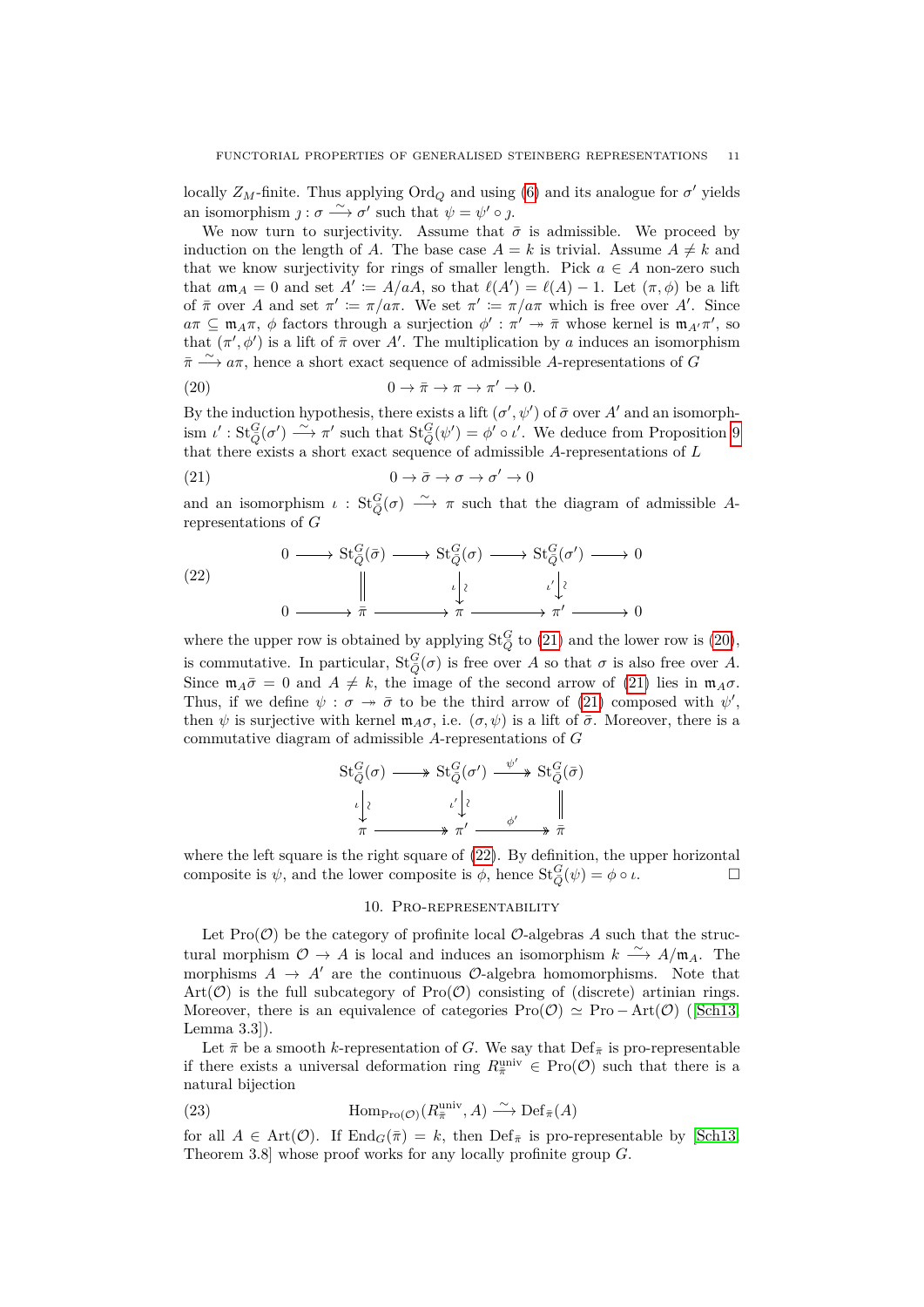<span id="page-11-1"></span>**Corollary 12.** Let  $\bar{\sigma}$  be a smooth *k*-representation of L trivial on  $L \cap \binom{G}{V}$  and  $set \ \bar{\pi} := \text{St}_{\bar{Q}}^G(\bar{\sigma})$ *.* Assume that  $\text{Def}_{\bar{\sigma}}$  is pro-representable (e.g.  $\text{End}_L(\bar{\sigma}) = k$ ). If *σ*¯ *is admissible, then* Def*π*¯ *is also pro-representable and there is an isomorphism*  $R_{\bar{\pi}}^{\text{univ}} \simeq R_{\bar{\sigma}}^{\text{univ}}$  *in* Pro( $\mathcal{O}$ ).

## 11. Noetherian deformations

Let  $Noe(\mathcal{O})$  be the category of noetherian complete local  $\mathcal{O}$ -algebras A such that the structural morphism  $\mathcal{O} \to A$  is local and induces an isomorphism  $k \stackrel{\sim}{\longrightarrow} A/\mathfrak{m}_A$ . The morphisms  $A \to A'$  are the local  $\mathcal{O}$ -algebra homomorphisms. If  $A \in \text{Pro}(\mathcal{O})$  is noetherian, then the profinite topology is the  $m_A$ -adic topology ([\[Sch11,](#page-13-4) Proposition 22.5]). Moreover, a morphism  $A \rightarrow A'$  between noetherian rings in Pro(O) is continuous if and only if it is local. Thus  $Noe(\mathcal{O})$  is the full subcategory of  $Pro(\mathcal{O})$ consisting of noetherian rings.

A lift of a smooth *k*-representation  $\bar{\pi}$  of *G* over  $A \in \text{Noe}(\mathcal{O})$  is a pair  $(\pi, \phi)$  where *π* is an m*A*-adically continuous *A*-representation of *G* orthonormalisable over *A* (i.e. the  $A/\mathfrak{m}_A^n$ -modules  $\pi/\mathfrak{m}_A^n \pi$  are free for all  $n \geq 1$ ) and  $\phi : \pi \to \bar{\pi}$  is a surjection with kernel  $\mathfrak{m}_A \pi$ . A morphism  $\iota : (\pi, \phi) \to (\pi', \phi')$  is a morphism  $\iota : \pi \to \pi'$  such that  $\phi = \phi' \circ \iota$ . If  $(\pi, \phi)$  is a lift of  $\bar{\pi}$  over  $A \in \text{Noe}(\mathcal{O})$  and  $A \to A'$  is a morphism in Noe( $\mathcal{O}$ ), then  $(\pi \widehat{\otimes}_A A', \phi')$  is naturally a lift of  $\bar{\pi}$  over  $A'$ , where the completed tensor product is defined by

$$
\pi\mathbin{\widehat{\otimes}}_A A' \coloneqq \varprojlim_{n\geq 1} \pi/\mathfrak{m}_A^n\pi\otimes_{A/\mathfrak{m}_A^n} A'/\mathfrak{m}_{A'}^n
$$

and  $\phi'$ :  $\pi \widehat{\otimes}_A A' \twoheadrightarrow \bar{\pi}$  is the morphism induced by  $\phi$ . Thus  $\text{Def}_{\bar{\pi}}$  extends to a functor  $Noe(\mathcal{O}) \rightarrow Set.$ 

Let  $\bar{\sigma}$  be a smooth *k*-representation of *L* trivial on  $L \cap \langle ^G U \rangle$  and set  $\bar{\pi} \coloneqq \text{St}_{\bar{Q}}^G(\bar{\sigma})$ . Likewise  $\text{Def}_{\bar{\sigma}}$  extends to a functor  $\text{Noe}(\mathcal{O}) \to \text{Set}$ . Using [\(18\)](#page-8-0), we see that:

- $St_{\overline{Q}}^G(\sigma)$  is orthonormalisable over *A* if and only if  $\sigma$  is,
- St<sub> $\bar{Q}$ </sub> is compatible with base change: for any morphism  $A \to A'$  in Noe $(\mathcal{O})$ , there is a natural isomorphism  $\operatorname{St}_{\bar{Q}}^G(\sigma) \widehat{\otimes}_A A' \simeq \operatorname{St}_{\bar{Q}}^G(\sigma \widehat{\otimes}_A A')$ .

Thus [\(19\)](#page-9-2) extends to a natural transformation between functors  $Noe(\mathcal{O}) \rightarrow Set$ .

<span id="page-11-0"></span>**Proposition 13.** *If*  $\bar{\sigma}$  *is admissible, then* [\(19\)](#page-9-2) *is an isomorphism of functors*  $Noe(\mathcal{O}) \rightarrow Set.$ 

*Proof.* This is a formal consequence of Proposition [11](#page-9-1) (see the proofs of [\[HSS16,](#page-12-2) Lemma 3.14 and Theorem 3.15]). As in the proof of Proposition [11,](#page-9-1) we only need to assume that  $\bar{\sigma}$  is locally  $Z_M$ -finite for the injectivity.

Let  $\bar{\pi}$  be a smooth *k*-representation of *G* such that  $\mathrm{Def}_{\bar{\pi}}$  is pro-representable. If  $R_{\bar{\pi}} \in \text{Noe}(\mathcal{O})$ , then [\(23\)](#page-10-3) extends to all  $A \in \text{Noe}(\mathcal{O})$  and there exists a universal deformation  $(\pi^{\text{univ}}, \phi^{\text{univ}})$  of  $\bar{\pi}$  over  $R_{\bar{\pi}}^{\text{univ}}$  such that [\(23\)](#page-10-3) is induced by base change:

$$
(R_{\overline{\pi}}^{\text{univ}} \to A) \mapsto (\pi^{\text{univ}} \widehat{\otimes}_{R_{\overline{\pi}}^{\text{univ}}} A, \phi),
$$

where  $\phi: \pi^{\text{univ}} \widehat{\otimes}_{R_{\overline{n}}^{\text{univ}}} A \to \overline{n}$  is the morphism induced by  $\phi^{\text{univ}}$ .

<span id="page-11-2"></span>**Corollary 14.** Let  $\bar{\sigma}$  be a smooth *k*-representation of L trivial on  $L \cap {G \choose U}$  and  $set \ \bar{\pi}$  :=  $St_{\bar{Q}}^G(\bar{\sigma})$ *.* Assume that  $Def_{\bar{\sigma}}$  is pro-representable and  $R_{\bar{\sigma}} \in \text{Noe}(\mathcal{O})$ *.* If *σ*¯ *is admissible, then* Def*<sup>π</sup>*¯ *is also pro-representable and there is an isomorphism*  $R_{\bar{\pi}}^{\text{univ}} \simeq R_{\bar{\sigma}}^{\text{univ}}$  *in*  $\text{Noe}(\mathcal{O})$  *via which*  $\pi^{\text{univ}} = \text{St}_{\bar{Q}}^G(\sigma^{\text{univ}})$ *.*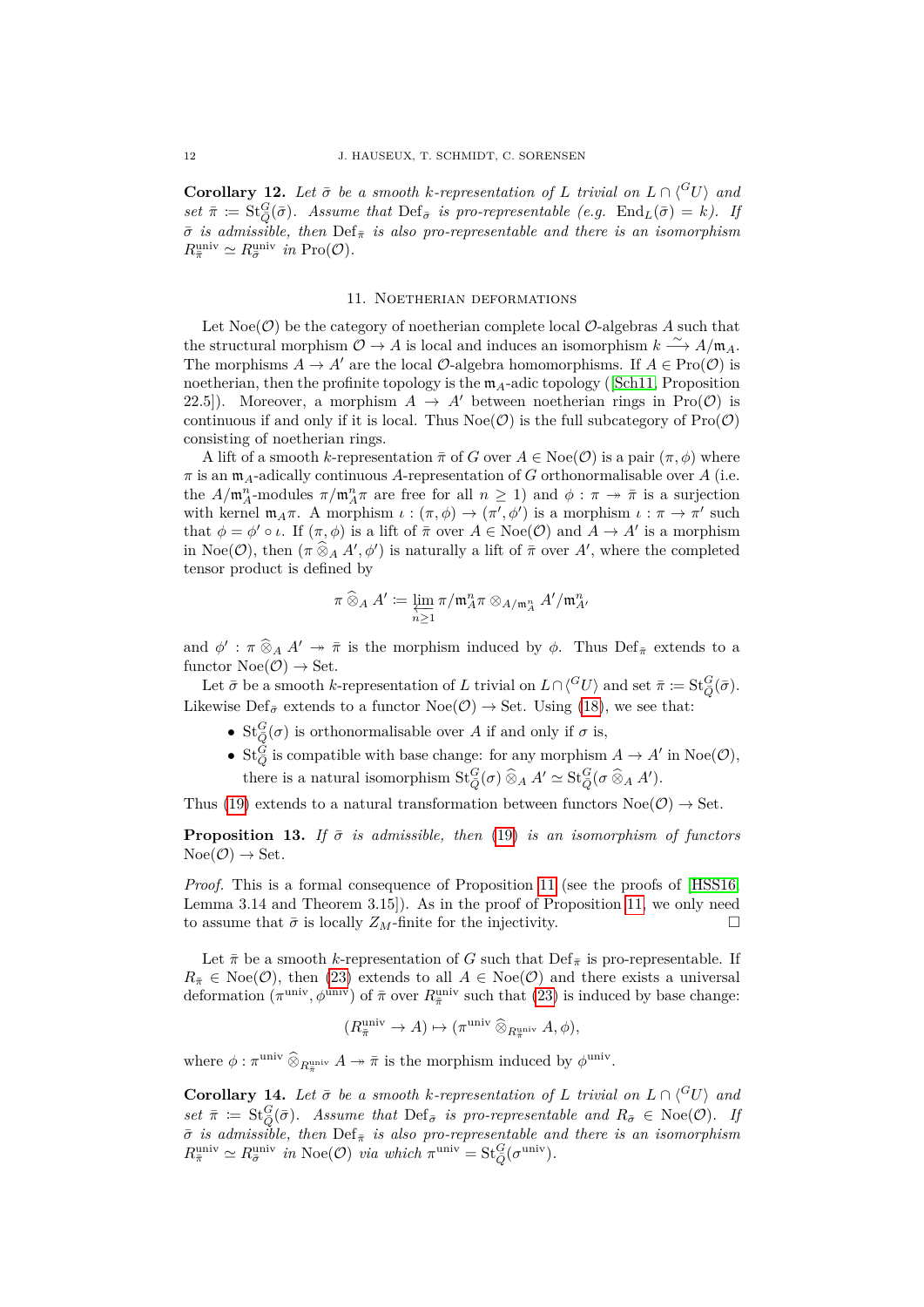## 12. The case of a character

Let  $\Lambda$  be the Iwasawa algebra over  $\mathcal O$  of the pro- $p$  completion of the abelianisation of *G*, i.e.

$$
\Lambda \coloneqq \varprojlim_{H} \mathcal{O}[G/H]
$$

where *H* runs among the open normal subgroups of *G* such that  $G/H$  is an abelian *p*-group. We let  $\lambda: G \to \Lambda^\times$  denote the natural continuous group homomorphism. By [\[Sch11,](#page-13-4) Proposition 19.7], we have  $\Lambda \in \text{Pro}(\mathcal{O})$ . Moreover,

$$
\Lambda \in \mathrm{Noe}(\mathcal{O}) \Leftrightarrow \dim_{\mathbb{F}_p} \mathrm{Hom}^{\mathrm{cont}}_{\mathrm{Grp}}(G, \mathbb{F}_p) < \infty.
$$

In particular,  $\Lambda \in \text{Noe}(\mathcal{O})$  when  $\text{char}(F) = 0$  by [\[Sch13,](#page-13-3) Proposition 3.12].

*Example* 15. Assume  $G = GL_n(F)$  so that det induces a topological group isomorphism  $G^{\text{ab}} \simeq F^{\times}$ . Using [\[Neu99,](#page-12-12) II. Proposition 5.7], we deduce the following.

- If  $char(F) = 0$ , then  $\Lambda \simeq \mathcal{O}[\mu_{p^{\infty}}(F)][X_1, \ldots, X_d] \in \text{Noe}(\mathcal{O})$  where  $\mu_{p^{\infty}}(F)$ is the group of *p*-power roots of unity in *F* and  $d = [F : \mathbb{Q}_p] + 1$ .
- If char(*F*) = *p*, then  $\Lambda \simeq \mathcal{O}[X_1, X_2, X_3, \dots]$  is the full  $\mathcal{O}$ -algebra of power series in countably infinitely many indeterminates, which is not noetherian.

Let  $\bar{\chi}: G \to k^{\times}$  be a smooth character. We let  $\hat{\bar{\chi}}: G \to \mathcal{O}^{\times}$  denote the continuous character obtained by composing  $\bar{\chi}$  with the canonical lifting  $k^{\times} \hookrightarrow \mathcal{O}^{\times}$ . We define a continuous character  $\chi^{\text{univ}}$  :  $G \to \Lambda^{\times}$  by setting

$$
\chi^{\text{univ}}(g) \coloneqq \hat{\bar{\chi}}(g)\lambda(g)
$$

for all  $g \in G$ . Proceeding as in the proof of [\[Sch13,](#page-13-3) Proposition 3.11] (note that  $G^{\text{ab}}$ need not be topologically finitely generated, but *H* has to be open in the definition of  $\Lambda$ ), we see that  $\Lambda$  is the universal deformation ring of  $\bar{\chi}$  and  $\chi^{\text{univ}}$  is the universal deformation of  $\bar{\chi}$ .

<span id="page-12-7"></span>**Corollary 16.** *The universal deformation ring of*  $St_Q^G(\bar{\chi})$  *is*  $\Lambda$ . *If*  $\Lambda \in \text{Noe}(\mathcal{O})$ *(e.g. if* char(*F*) = 0), then the universal deformation of  $\text{St}_{\bar{Q}}^G(\bar{\chi})$  is  $\text{St}_{\bar{Q}}^G(\chi^{\text{univ}})$ .

## **REFERENCES**

- <span id="page-12-9"></span>[Abe13] N. Abe, *On a classification of irreducible admissible modulo p representations of a p-adic split reductive group*, Compos. Math. **149** (2013), no. 12, 2139–2168.
- <span id="page-12-0"></span>[AHHV17] N. Abe, G. Henniart, F. Herzig, and M.-F. Vignéras, *A classification of irreducible admissible mod p representations of p-adic reductive groups*, J. Amer. Math. Soc. **30** (2017), no. 2, 495–559.
- <span id="page-12-6"></span>[AHV17] N. Abe, G. Henniart, and M.-F. Vignéras, *Modulo p representations of reductive p-adic groups: functorial properties*, preprint [arXiv:1703.05599v2,](https://arxiv.org/abs/1703.05599v2) 2017.
- <span id="page-12-10"></span>[Eme10a] M. Emerton, *Ordinary parts of admissible representations of p-adic reductive groups I. Definition and first properties*, Astérisque **331** (2010), 355–402.
- <span id="page-12-11"></span>[Eme10b]  $\qquad \qquad$ , *Ordinary parts of admissible representations of p-adic reductive groups II. Derived functors*, Astérisque **331** (2010), 403–459.
- <span id="page-12-4"></span>[GK14] E. Grosse-Klönne, *On special representations of p-adic reductive groups*, Duke Math. J. **163** (2014), no. 12, 2179–2216.
- <span id="page-12-1"></span>[Hau16] J. Hauseux, *Parabolic induction and extensions*, preprint [arXiv:1607.02031v2,](https://arxiv.org/abs/1607.02031v2) 2016.
- <span id="page-12-3"></span>[Hau17] , *On the exactness of ordinary parts over a local field of characteristic p*, preprint [arXiv:1705.02638,](https://arxiv.org/abs/1705.02638) 2017.
- <span id="page-12-2"></span>[HSS16] J. Hauseux, T. Schmidt, and C. Sorensen, *Deformation rings and parabolic induction*, preprint [arXiv:1607.02602v2,](https://arxiv.org/abs/1607.02602v2) 2016.
- <span id="page-12-5"></span>[Ly15] T. Ly, *Représentations de Steinberg modulo p pour un groupe réductif sur un corps local*, Pacific J. Math. **277** (2015), no. 2, 425–462.
- <span id="page-12-12"></span>[Neu99] J. Neukirch, *Algebraic Number Theory*, Grundlehren der Mathematischen Wissenschaften, vol. 322, Springer-Verlag, Berlin, 1999.
- <span id="page-12-8"></span>[PR94] V. Platonov and A. Rapinchuk, *Algebraic groups and number theory*, Pure and Applied Mathematics, vol. 139, Academic Press, Boston, 1994, translated from the 1991 Russian original by R. Rowen.